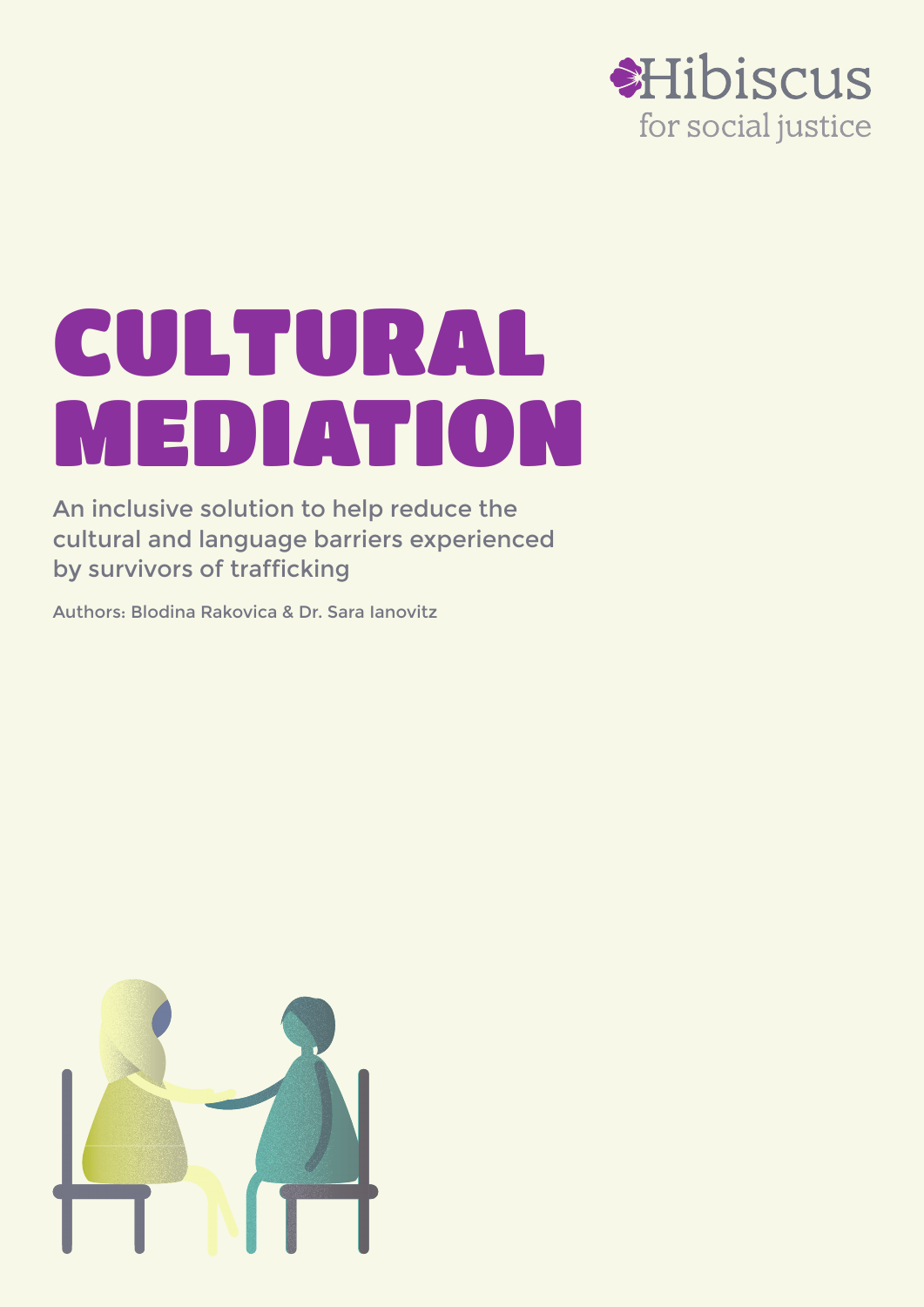Published by **Hibiscus Initiatives**

Resource for London, 356 Holloway Road, London, N7 6PA, United Kingdom

hibiscusinitiatives.org.uk

First published 2021 © Hibiscus Initiatives

Design: Prospectus

This publication is copyright, but may be reproduced by any method without fee or prior permission for teaching purposes, but not for resale. For copying in any other circumstances, prior written permission must be obtained from the publisher, and a fee may be payable.

#### ACKNOWLEDGEMENTS

Working with migrant women, with whom English is not their first language; we noticed that they were confronted with additional barriers when accessing services. We, therefore, developed a pilot project to identify ways we can support survivors of trafficking and gender-based violence. We identified that the application of cultural mediation has been used in Europe as a way to help migrants navigate complex systems. We explored how cultural mediation is a more inclusive approach to help reduce cultural and language barriers experienced by migrants.

As an organisation, we want to ensure that women's voices are being heard. This report is dedicated to the women that were telling us about the difficulties they faced due to language barriers and felt that they were silenced. In addition, a huge thank you to the Bell Foundation for funding this project and for their commitment to breaking down the language barriers for migrants.

The research was conducted, and report written, by Hibiscus Project Worker — Blodina Rakovica and Dr Sara Ianovitz — an independent consultant for this project. Additional thanks go to Hibiscus staff, Marchu Girma, who managed the project, and Chloé Geoghegan who edited and managed the production of the report, and Keira Johnson and Katrina Struthers who assisted with editing and proofreading the report.

Most importantly, Hibiscus would like to thank the women who shared their stories and who participated in this research. Hibiscus would not have been able to provide this report without. The names of the women portrayed in the case studies have been changed to protect identities.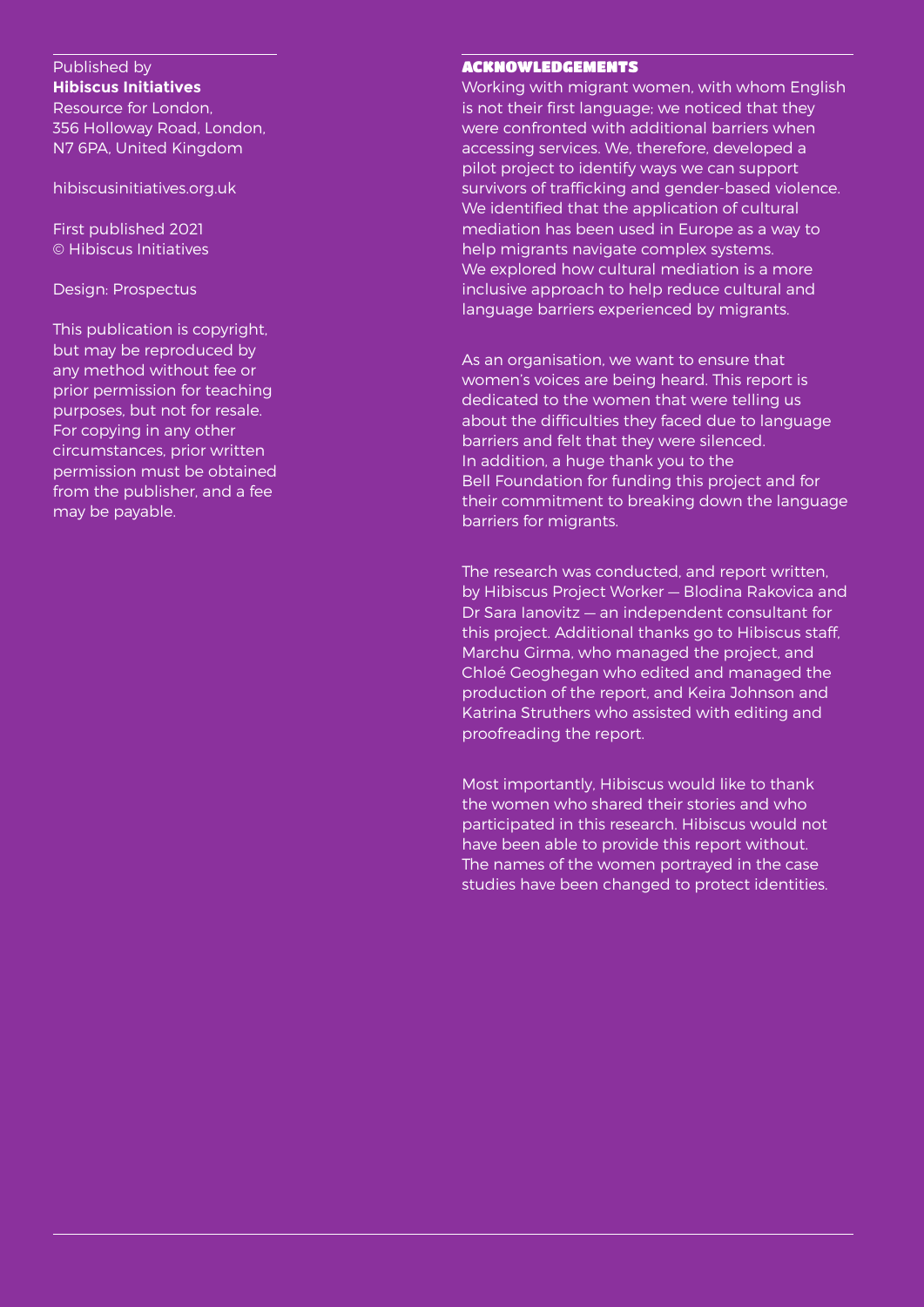### CONTENTS

| Introduction                        | 3                 |
|-------------------------------------|-------------------|
| Methodology                         | 4                 |
| Understanding and Being Understood  | 6                 |
| <b>Cultural Mediation in Europe</b> | 8                 |
| Rita's Story                        | 10 <sup>°</sup>   |
| The Survivor-Centred Approach       | $12 \overline{ }$ |
| Alma's Story                        | 15                |
| Elira's Story                       | 16                |
| Findings                            | 19                |
| Recommendations                     | 20                |
| <b>Next Steps</b>                   | 21                |
| Bibliography                        | 22                |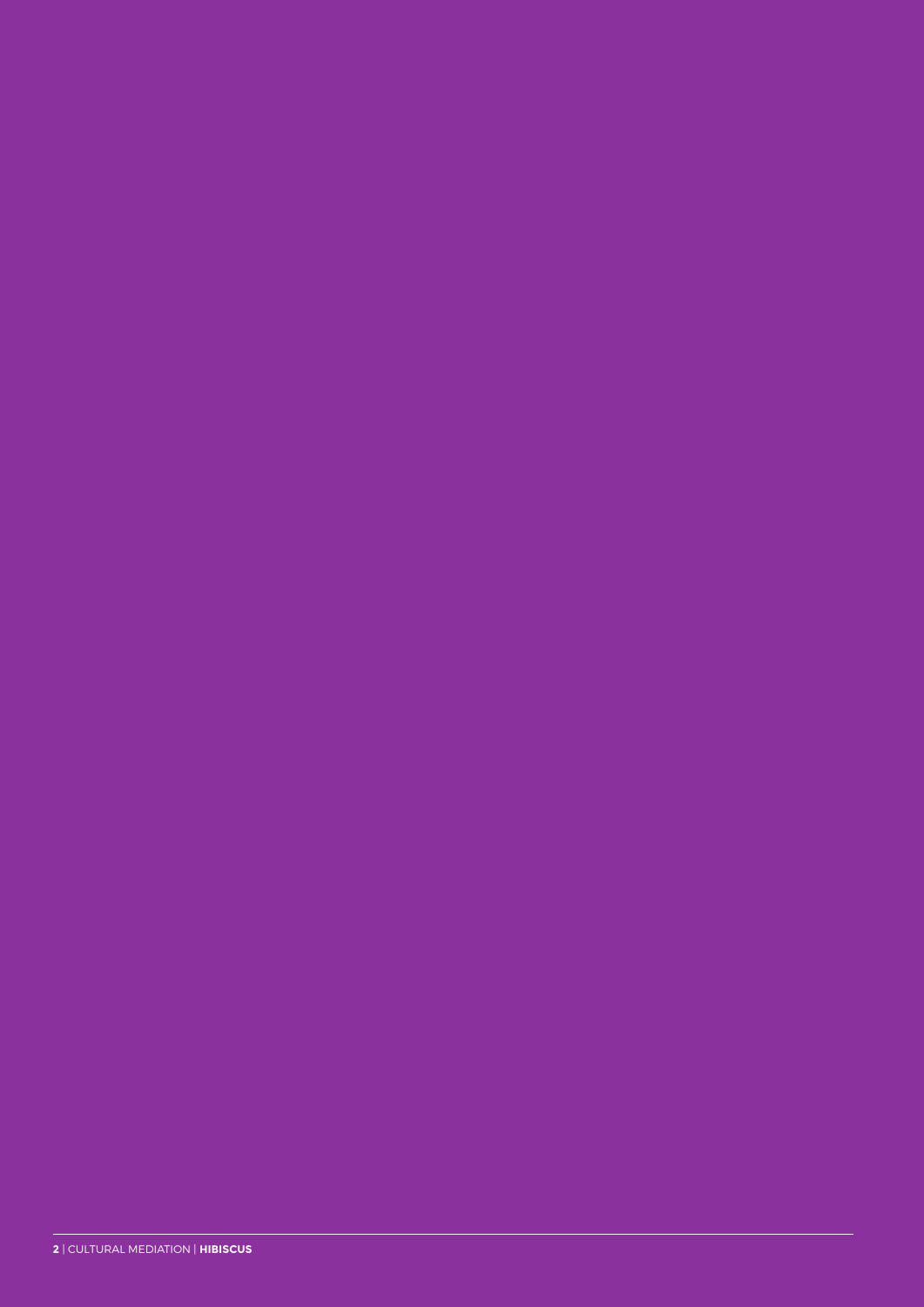### INTRODUCTION

Hibiscus Initiatives (Hibiscus) has been delivering high-impact support and advocacy services to women at the intersection of the criminal justice and immigration systems for 35 years. Hibiscus has distinct expertise in working with Black and minoritised women in prison, in the community, and in immigration removal centres, the latter where Hibiscus also works with male detainees. Hibiscus' current work falls into these main areas: community resettlement; international resettlement; and prisons. Hibiscus' anti-trafficking work spans all three of these areas of work.

Hibiscus' Women's Centre is a safe, women-only space, where Black and minoritised women with experiences of the criminal justice system, immigration detention, or human trafficking, can access specialist casework support and information, learn new skills or obtain psychosocial support, both in groups and during one-to-one sessions. The need for this report stemmed from the everyday experiences of Hibiscus' practitioners, working with women who access Hibiscus' Women's Centre. Funding for this research was awarded by The Bell Foundation.

**We work through three intervention strategies, we provide:**

**Practical Support:** So women can navigate through the systems that are affecting them.

**Wellbeing Support:** Ensuring women can live healthy and fulfilling lives and can recover from trauma.

**Empowerment and Agency interventions:** Partnering with women to create platforms where women can speak out about their experiences to influence change.

Most of the women we support are survivors of trafficking. Our trauma informed and holistic approach ensures they have access to relevant services and that they feel supported through their journey towards recovery. Giving women a sense of belonging after the immense trauma they have suffered is vital for survivors. In addition, the women we work with are also dealing with multiple and complex systems where language and cultural barriers prevent them from being understood and getting the help and support they need.

In our work supporting women navigate complex systems, we have been exploring a more inclusive and appropriate solution to help reduce the cultural and language barriers experienced by migrants, through **cultural mediation**.

By cultural mediation, we refer to "any interpreter mediation that addresses the cultural content of the message, the cultural context or cultural concerns, typically with the intention of addressing an apparent cultural barrier that impedes understanding".<sup>1</sup>



1 Breaking Silence, Interpreting for Victim Services, p. 227.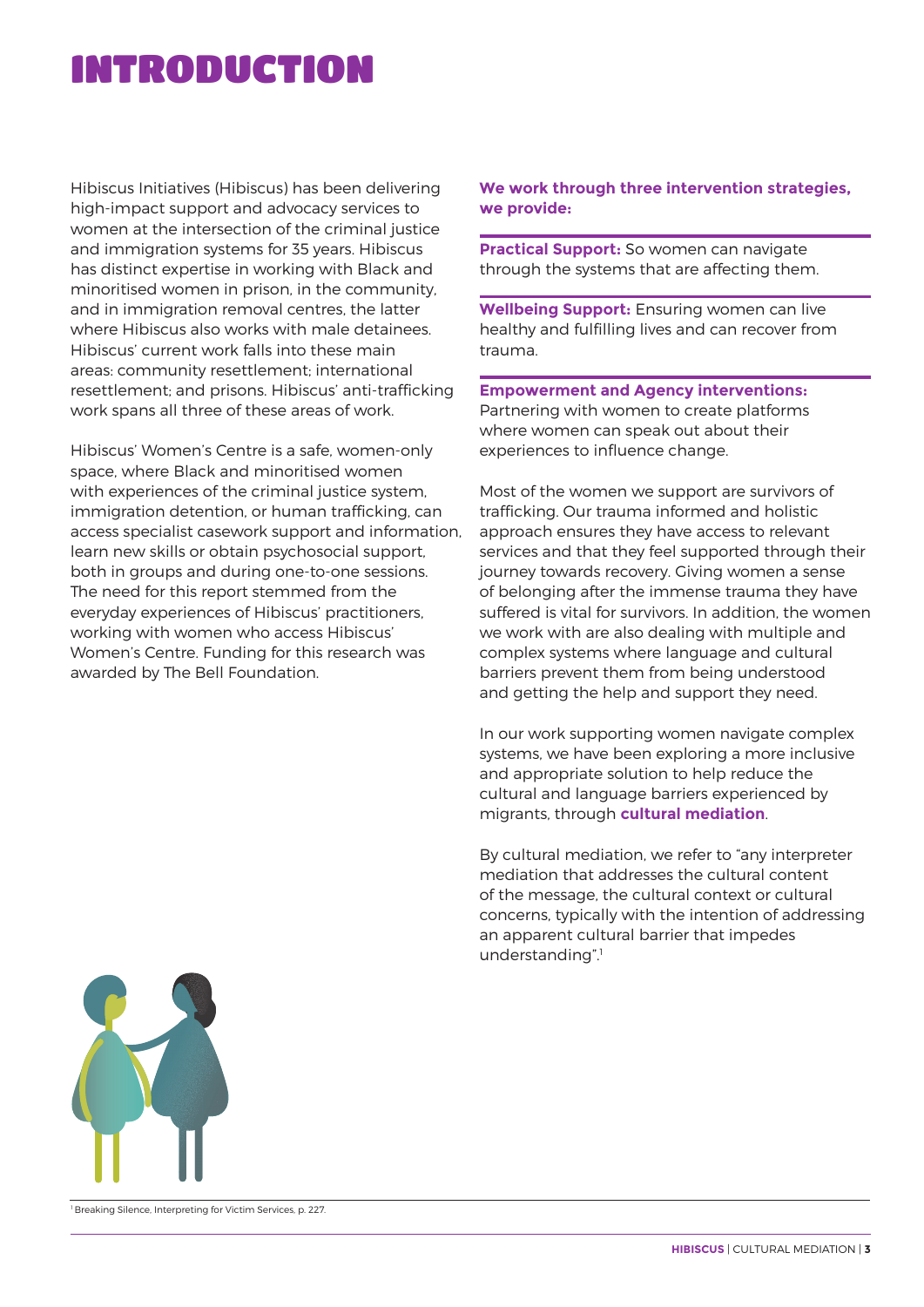### METHODOLOGY

Currently, 56%2 of the clients we support at our Women's Centre are Albanian women who have been trafficked. As we have identified that a large percentage of our referrals are Albanian nationals with trafficking concerns, we decided that, as part of our programme approach, we would focus on the language and cultural issues that survivors of trafficking face, particularly those from Albania.

From July 2020 to January 2021, a Hibiscus Project Worker applied cultural mediation techniques to their casework with 16 Albanian women in the community to help them navigate through the systems they were in contact with and to support them in their recovery journey. These women faced varying levels of language difficulties communicating in English, in particular in understanding the technical English involved in their legal cases. This report examines the concept and the impact of cultural mediation, using case studies from these clients to illustrate its use as a tool to bridge the gap between the differences of culture and understanding.

The research goal has been to examine and analyse cultural mediation and its use in an organisation such as Hibiscus, which supports women for whom cultures, as well as language factors, inhibit effective integration into British society. We aimed to identify how important and relevant this specific area of work is and could be with organisations supporting clients from very diverse cultures.

#### **This report has four parts:**

**Part One:** Identifies the differences between interpretation and cultural mediation, with a special focus on survivors of gender-based violence (GBV) facing language and system barriers;

**Part Two:** Sketches a map of cultural mediation around Europe, to trace fields of application and the way cultural mediation is used in some European countries;

**Part Three:** Introduces the survivor-centred approach as a methodology to empower GBV survivors, in line with the principles of cultural mediation.

**Part Four:** Submits some finding and recommendations to be followed, in order to facilitate a better and more harmonious integration of migrant women and GBV survivors within society.

Throughout this report we have included case studies from Hibiscus' clients, which confirms the importance of cultural mediation as a tool for working with marginalised and traumatised migrant communities.

As survivors of GBV, we found the women we worked with required more than just an interpreter. We found that by using a survivor-centred approach<sup>3</sup> we can do more than just help them access services. Rather, we provided a fundamental tool and an empowering methodology to help women heal, gain independence, and re-establish power and control over their lives.

2 Data extracted from Hibiscus' Community Database on 19.02.2021 — 51 out of 96. 3 Interagency Gender-Based Violence Case Management Guidelines, 2017, p. 18.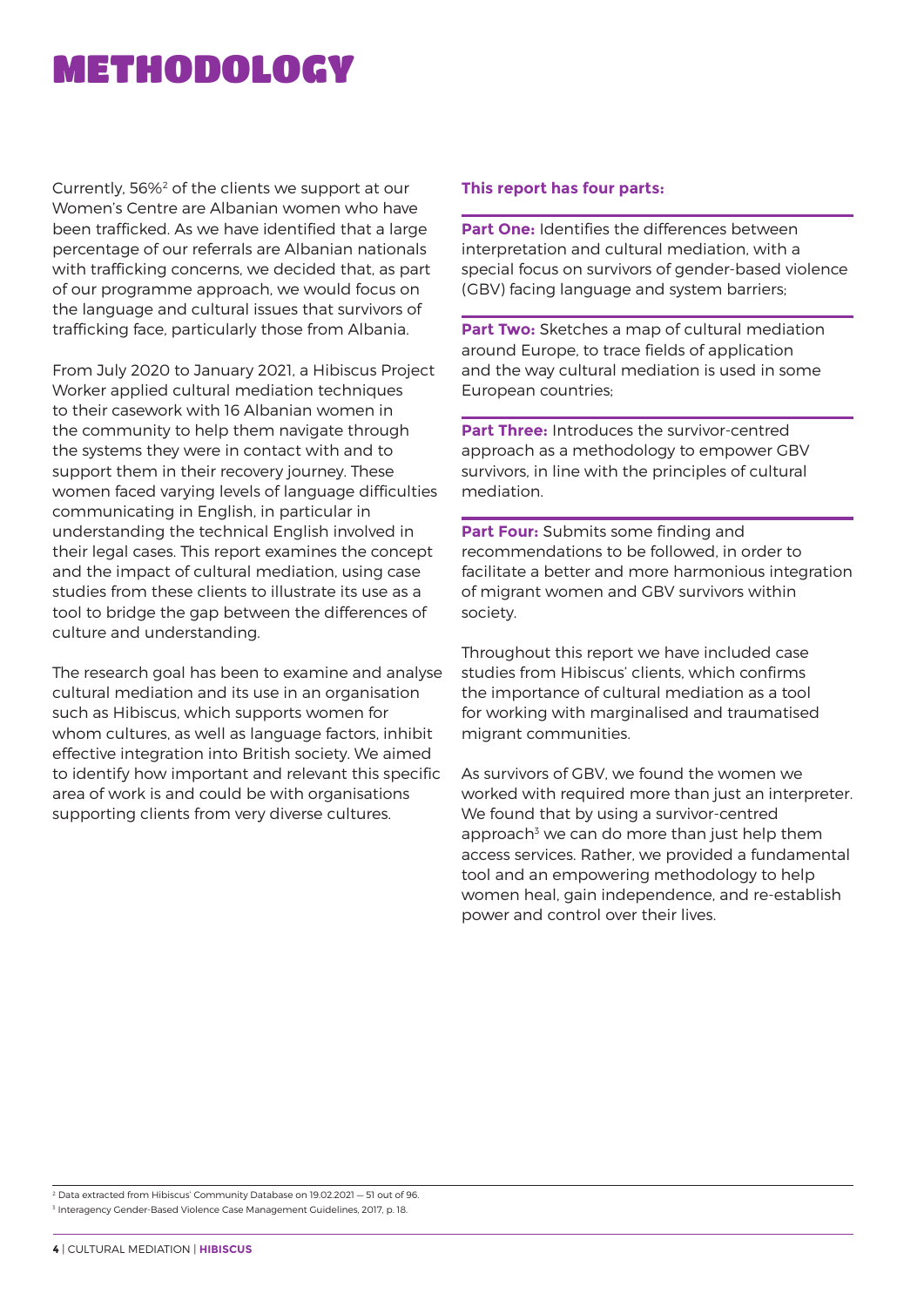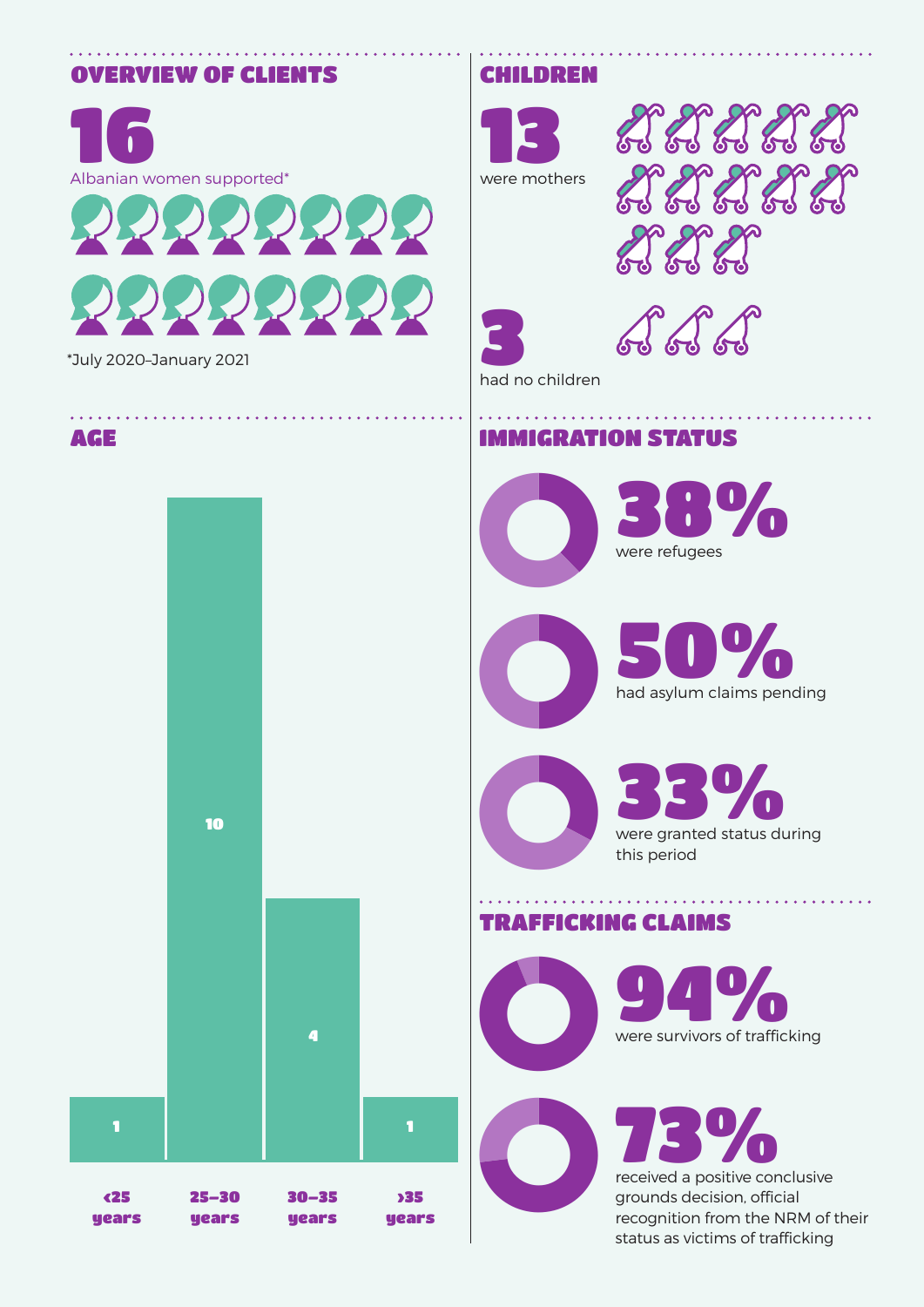### UNDERSTANDING AND BEING UNDERSTOOD

#### **The women we support are faced with day-to-day barriers, one of which is language.**

Language is the main tool for accessing essentials needs, and the services and assistance needed to work towards recovery. Language provides communication and understanding. Communication is aid and words build trust.<sup>4</sup> The loss of communication, loss of critical information and misinformation could lead to unnecessary suffering or even loss of life.<sup>5</sup>

Many of the women we work with require language support, and this support is usually provided through interpretation services, while women navigate through the criminal justice system or the immigration system. The recent Government response to the 2020 Consultation: 'Improving the Victims' Code', shows that understanding and being understood is primary for victims of crime.

*"The impact of being a victim of crime when you have uncertain immigration status and when English is not your first language was clearly set out in a number of responses. In amending the structure of the Code, we took the decision to make the first right a right to be able to understand and to be understood, in recognition of the challenges faced by many victims who may have difficulty. We have also clearly stated in the introduction of the Code that victims are 'entitled to services regardless of their resident status'. We recognise the importance of this particular issue, and plan to reinforce these commitments within practitioner guidance, which will ensure that those who have responsibilities to deliver rights under the Code are clear about their obligations."* <sup>6</sup>

We have identified that interpretation alone does not suffice to reach comprehensive, full and clear understanding. Interpretation alone does not lead to understanding and being understood. In interpretation, the element of culture is often disregarded.

Culture is an important factor when working with victims of crime, survivors of trafficking and especially those who have faced GBV.

#### GENDER-BASED VIOLENCE AS A BARRIER TO BEING UNDERSTOOD

GBV takes many forms. It includes rape, sexual exploitation, sexual assault and abuse, forced sex and other types of sexual violence, domestic violence, trafficking of women and girls, forced prostitution, sexual harassment and discrimination, and denial of rights. It encompasses forms of violence that are specific to cultures and societies, such as female genital mutilation and forced marriage. It also includes the appropriation of money, labour and other resources, denial of inheritance and property rights, denial of education, and abandonment.<sup>7</sup>

Many women Hibiscus supports are survivors of GBV. This means that they require tailored support, specifically to be treated with sensitivity and empathy. Within case management, clients are required to communicate about difficult experiences, which can be challenging to do effectively when using a language in which they are not fluent.<sup>8</sup>

Furthermore, GBV itself is perceived in different ways from culture to culture. In Hibiscus' experience some women never reported episodes of GBV because they did not consider the abuse they experienced to be crimes. It is not only a cultural misperception of what is considered GBV, but also a different interpretation of the criminalisation of some misbehaviours.

4 Translation Without Borders, Field Guide to Humanitarian Interpreting & Cultural Mediation, 11 December 2017.

5 Translation Without Borders, Field Guide to Humanitarian Interpreting & Cultural Mediation, 11 December 2017.

6 The Government Response to the 2020 Consultation: 'Improving the Victims' Code', November 2020, p.14.

7 International Rescue Committee, Core Concepts in GBV, December 2008.

8 UNICEF Helpdesk, Gender-Based Violence in Emergencies, February 2018.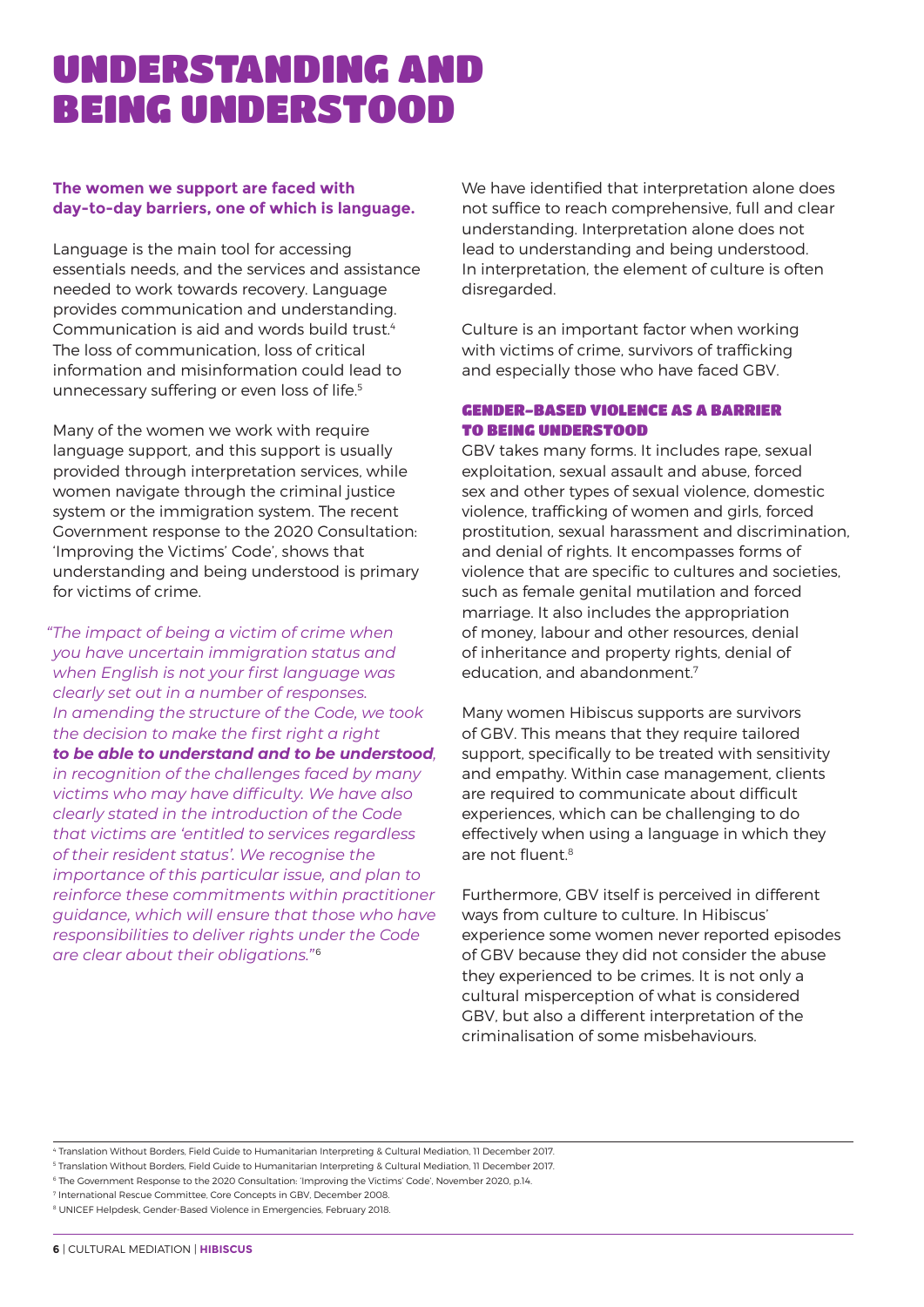#### INTERPRETER VS CULTURAL MEDIATOR

The idea of cultural mediation is to create a space where women can use their own words and languages to express what they are going through. In this context, the cultural mediator is asked to be much more than an interpreter, rather an expert at finding equivalences between languages.<sup>9</sup> In fact, an interpreter translates verbal communication between two languages. An interpreter may provide an oral translation of a written document, i.e. sight interpretation, under exceptional circumstance. Instead, a cultural mediator facilitates mutual understanding between a person or a group of people (e.g. the migrant/refugee population and a caregiver such as a doctor) by providing two-way verbal translation (interpreting) and helping them overcome cultural barriers.10

#### **It is of utmost importance that we distinguish the differences between interpreter and cultural mediator.**

The aim of the interpreter is to passively convey the messages from one language to another; they are not responsible for the content of communication between two parties.<sup>11</sup> The interpreter may be fully capable of successfully conveying the meaning of the message whereby they could bridge language differences, yet they may not be able to fully understand and successfully convey the needs of the involved parties resulting from cultural, religious and other social reasons,<sup>12</sup> in order to establish mutual understanding in light of the context.

The difference lies within the language structure and not necessarily the inner meaning of the message.13 The cultural mediator is a person who 'shapes' the exchanges between two or more cultures and social systems for the benefit of those cultures and is consistent with their respective value systems.<sup>14</sup>

Cultural mediators will also respond to inflammatory or harmful language, such as racism or abuse, by highlighting its offensiveness with the speaker and checking that is what they wanted to say before interpreting it. $15$  They can also give advice to both parties regarding appropriate cultural behaviours and provide additional support such as assisting with completing forms.<sup>16</sup>

Overall, one of the main purposes of cultural mediation is to ensure integration in the host society, this is crucial as it acts as a bridge between institutions and migrants.<sup>17</sup> This further contributes to building the local intercultural management policy.18 Cultural mediators promote integration by aiding migrants' entry into a new community, an environment, language, and cultural norms, conventions and practices completely different to what they know.19 In Hibiscus' context, the women we work with have suffered immense trauma in their life, from their country of origin to their journey to the UK — their life has already been difficult and chaotic and they will face many obstacles and difficulties when confronted with the immigration process and/or criminal justice system.20

We can overcome these cultural barriers or obstacles by introducing cultural mediation to fill in the gap of understanding between institutions and migrant women. Cultural mediation ensures women's voices can be heard. It enables women from social or cultural groups not to live in isolation, withdrawn, unrecognised by the rest of the population, ignored or rejected.21 This is crucial as achieving autonomy and independence are key features in the recovery of survivors of trafficking.

<sup>9</sup> Giordano, C (2008) Practices of Translation and the Making of Migrant Subjectivities in Contemporary Italy, McGill University, American Ethnologist, Vol. 35, No.4, pp. 588-606, p. 596. <sup>10</sup> UNICEF Helpdesk, Gender-Based Violence in Emergencies, February 2018.

<sup>11</sup> Wang, C. Interpreters = Cultural Mediators?, TranslatoLogica: a Journal of Translation, Language, and Literature, 1 (2017), p. 93–114, University of Westminster, UK.

<sup>&</sup>lt;sup>12</sup> Research Report on Intercultural Mediation for Immigrants in Europe — Intellectual Output No 1, Erasmus+ TIME, 2015, 2016.

<sup>&</sup>lt;sup>13</sup> Research Report on Intercultural Mediation for Immigrants in Europe – Intellectual Output No 1, Erasmus+ TIME, 2015, 2016.

<sup>&</sup>lt;sup>14</sup> Stephen Bochner (1981, p.3), cited in Archibald & Garzone (2014, p. 8–9): (Wang, C University of Westminster, the United Kingdom Interpreters = Cultural Mediators?).

<sup>&</sup>lt;sup>15</sup> Translation Without Borders, Field Guide to humanitarian Interpreting & Cultural Mediation, 11 December 2017.

<sup>16</sup> Translation Without Borders, Field Guide to humanitarian Interpreting & Cultural Mediation, 11 December 2017.

<sup>17</sup> Research Report on Intercultural Mediation for Immigrants in Europe — Intellectual Output No 1, Erasmus+ TIME, 2015, 2016.

<sup>&</sup>lt;sup>18</sup> Research Report on Intercultural Mediation for Immigrants in Europe — Intellectual Output No 1, Erasmus+ TIME, 2015, 2016.

<sup>&</sup>lt;sup>19</sup> Coste & Cavalli (2015) point out, Linguistic and Cultural Mediation (coe.int)).

<sup>&</sup>lt;sup>20</sup> Coste & Cavalli (2015) point out, Linguistic and Cultural Mediation (coe.int)).

<sup>21</sup> Research Report on Intercultural Mediation for Immigrants in Europe — Intellectual Output No 1, Erasmus+ TIME, 2015, 2016.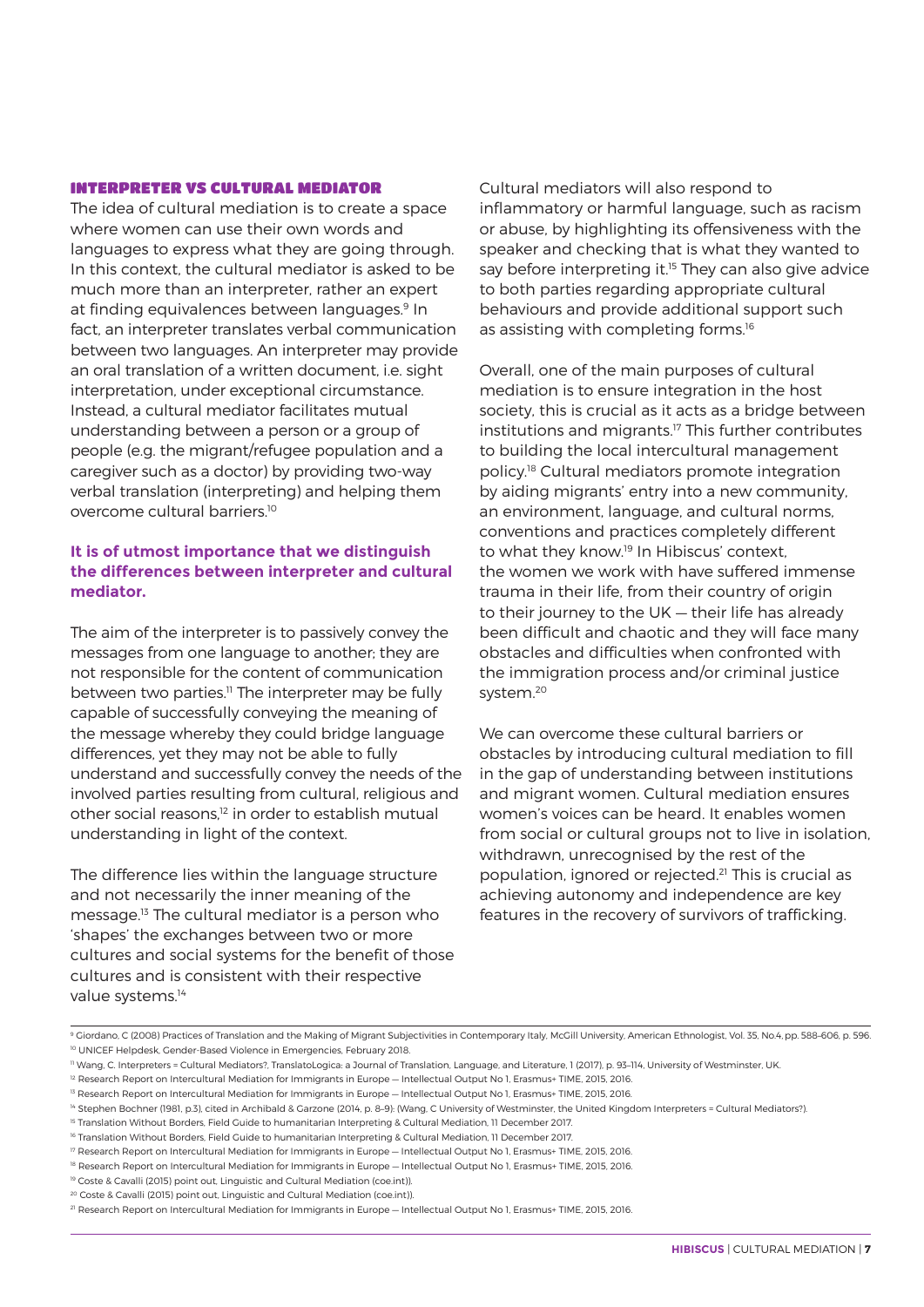### CULTURAL MEDIATION IN EUROPE

Cultural Mediation is a concept which has developed in Europe since the end of the 1980s to promote better access for migrant users of health services, by enabling better interaction between medical staff and patients, regarding personal wellbeing, illness, sexuality, birth, death etc.<sup>22</sup>

During this time, integration policies were proven to be very important to national and local community life for the natives and migrants,23 especially due to the complexity of issues causing people to migrate from their countries, which led to an increase in migration flow in Europe. Integration policies facilitated the establishment of good communication and mutual understanding between different cultures, promoted awareness, and sensitised all parties involved, which promoted access to public services and enhance services provided.24

Essentially this is what led to further development of the concept and role of cultural mediation within Europe. Countries around Europe refer to the role of a cultural mediator in different ways, as: integration facilitators or linguistic mediators (Germany),25 intercultural mediators (Belgium, Greece, Portugal, Spain, and Switzerland),<sup>26</sup> cultural/community interpreter (Austria),<sup>27</sup> cultural mediators or interpreters in the social sector (France),<sup>28</sup> and cultural mediator/linguistic mediator (Italy).29 The use of the term cultural mediation may differ throughout Europe, however, they all share the same idea and principle with regards to bridging the gaps between the culture and language. For the purpose of this report, to avoid any confusion we will continue to use the term cultural mediation throughout.

Cultural mediation is used in a variety of different services. The main areas in which cultural mediation is used are in healthcare, social services, within the community, educational settings, public administration (including the police), the justice system, and in national asylum support services.

#### **The following examples will show how cultural mediation is used in other countries and its benefits:**

**Belgium:** Cultural mediation is used in **healthcare** specifically in hospitals.<sup>30</sup> The aim is to reduce negative consequences of language barriers, socio-cultural differences and tensions between ethnic groups in healthcare settings.<sup>31</sup> The mediator has a central position to facilitate access to hospitals for migrant and international patients, whilst explaining to the patient the functioning of the health care system in Belgium and, explaining to the caregiver how to approach the patient, taking cultural background into account.<sup>32</sup> This is an example of how this role goes further beyond just linguistic interpreting.<sup>33</sup>

**France:** Interpreters in the **social sector** are linguistic and cultural intermediaries i.e. cultural mediators. Other than linguistic translation, they provide information, explanations, agreement with parties, mitigate tensions, motivate, and assist the decision-making process.34 The idea behind this in the social sector is to create social links and to manage the day-to-day conflicts in the suburbs or a specific area in the city (such as those with high level of social housing).<sup>35</sup>

 $24$ Ibid.

 $25$ Ibid., p.18

26Ibid., p. 27–28.

27Ibid., p.27.

28Ibid. 29Ibid.

30Ibid., p. 25.

31Ibid., p. 28.

 $32$ Ibid

 $33$ Ibid  $34$ Ibid., p. 28.

352011. Standing Committee 'The Multilevel Governance Of Migration And Integration Policy'. [online] IMISCOE 8th Annual Conference Warsaw. Available at: https://www.iriv.net/<br>pdf/2011-Imiscoe-%20Warsaw.pdf, p. 11-12.

<sup>&</sup>lt;sup>22</sup>Cartarci, M. (2016). Intercultural Mediation as a Strategy to Facilitate Relations between the School and Immigrant Families. Revista Electronica Interuniversitaria de Formacion del Profesorado, 19(1), 127-140, p. 129.

<sup>23</sup>Research Report on Intercultural Mediation for Immigrants in Europe — Intellectual Output No 1, Erasmus+ TIME, 2015, 2016, p. 5.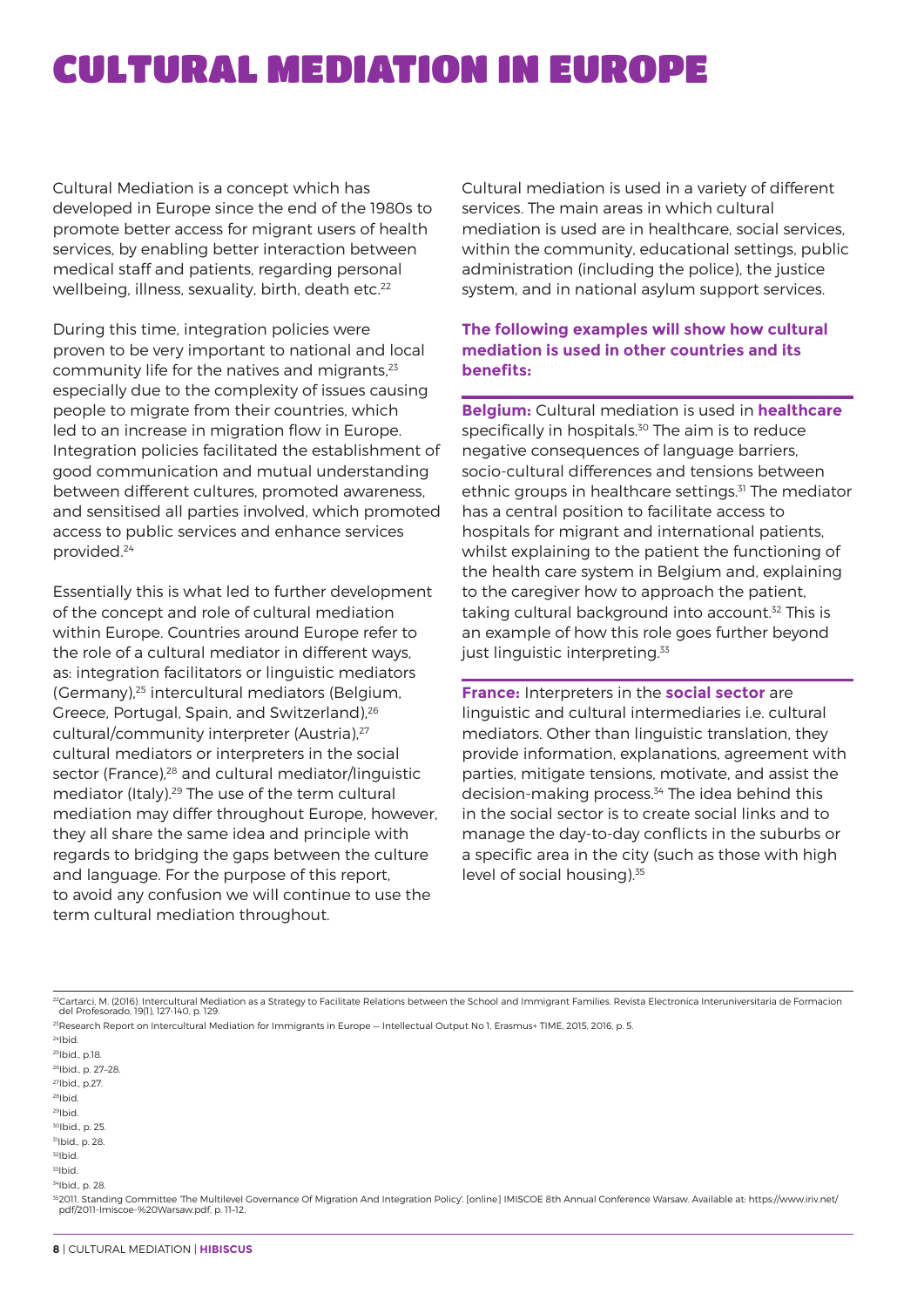**Greece:** Cultural mediation, also known as community interpreting, is offered within **public services** to ensure that migrants can enjoy their right to access health and legal services of the hosting country.36 It is usually applied in situations where migrants need to be supported with health, law, housing and social affairs. It is offered in public offices where migrants come to complete various bureaucratic procedures regarding their documents, in courts, police stations, or other state structures.<sup>37</sup>

**Portugal:** Cultural mediation is used in **public services and education**. It was established that the use of socio-cultural mediators in schools was perceived as a positive intervention in the reinforcement of the relationship between families and schools, enabling intercultural dialogue and educational success, which led to the decrease of early dropout rates.<sup>38</sup>

**Sweden:** In a study conducted, which was aimed at strengthening the provision of **healthcare** to Somalian and Ethiopian migrant women to address claims that migrant women were not receiving the same quality of healthcare as their Swedish counterparts.<sup>39</sup> This was due to the structural discrimination in the healthcare system, a lack of communication with the health staff, and cultural differences. With the presence of a cultural mediator, they were able to provide information and communication between the migrant women and the staff. This created better communication between midwives and mothers and better interaction in the delivery room. It led to the reduction in the use of painkillers during pregnancy, increased patient confidence in the Swedish healthcare system, and created better understanding by healthcare staff of migrant mothers' needs.40

**Italy:** Cultural mediators have been placed at the forefront of the **immigrant offices of local bodies**, thus enabling these emergency accommodation centres, and local facilities engaged in front-office work with migrants to become more operative.<sup>41</sup> Cultural mediators have become key actors in fostering social integration by organising encounters with Italian society and facilitating access to the services network through 'comprehensive receptivity'.42 Cultural mediation has been also used in **rehabilitation programmes** for survivors of trafficking, to be able to understand the large context of their lives.<sup>43</sup>

Further, cultural mediation has also been adopted in **schools** to develop links and promote effective relationships between people from different cultures.44 This has addressed the importance of the principle of migrant inclusion, as well as the overall rethinking of education for all (not only natives) in the hope that these intercultural skills demonstrate that it is necessary to form proper relationship with others and that understanding cultural differences is essential for people to be able to act as informed citizens.<sup>45</sup>

Studies from the Erasmus+ TIME report shows that migrants in almost every country face similar problem; lack of work, insufficient access to healthcare and legal issues, problems referring to the lack of language proficiency, bureaucracy barriers (contact with public institutions) and adapting to social norms of the host country and finding their way in a society of the host country.<sup>46</sup>

However, with the expansion of cultural mediation, we can promote and create a smooth transition and integration process into host societies by overcoming these cultural and language barriers.

 $37$ Ibid., p 32.

40Ibid.

<sup>&</sup>lt;sup>36</sup>Research Report on Intercultural Mediation for Immigrants in Europe — Intellectual Output No 1, Erasmus+ TIME, 2015, 2016, p 8.

<sup>&</sup>lt;sup>38</sup>2016. Cultural Mediation and volunteering to assist refugee arrivals, Discussion paper Milan 23-26 November 2016. 39Ibid.

<sup>412011.</sup> Standing Committee 'The Multilevel Governance Of Migration And Integration Policy'. [online] IMISCOE 8th Annual Conference Warsaw. Available at: https://www.iriv.net/pdf/2011-Imiscoe-%20Warsaw.pdf p. 12.

<sup>42</sup>Ibid.

<sup>43</sup>Giordano, C (2008) Practices of translation and the making of migrant subjectivities in contemporary Italy, McGill University, American Ethnologist, Vol. 35, No.4, pp. 588–606; p. 589.

<sup>&</sup>quot;Catarci, M (2016) Intercultural mediation as a strategy to facilitate relations between School and Immigrant families. Revista Electronica Interuniversitaria de Formacion del<br>Profesorado, 19(1), 127-140: p 128.

<sup>45</sup>Ibid., p. 131.

<sup>46</sup>Research Report on Intercultural Mediation for Immigrants in Europe — Intellectual Output No 1, Erasmus+ TIME, 2015,2016, pp. 11–12.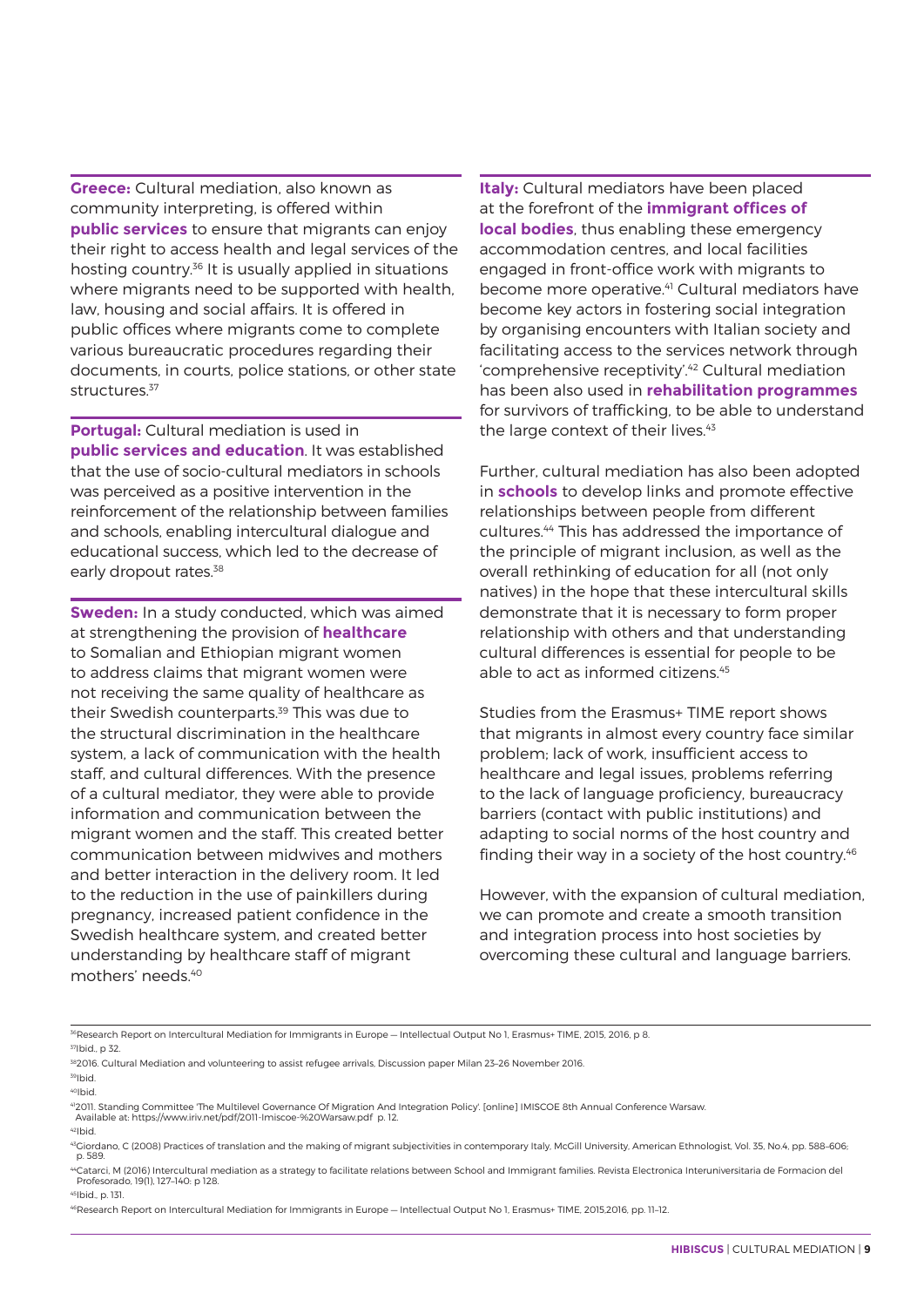### RITA'S STORY

 *"I'm 31-years-old and I have never known happiness, that's it. If someone were to ask me about one day that I was happy… I could not say. Even from my childhood, I was born and raised in poverty, there was always the struggle. I cannot remember anything good even from my childhood".*

Rita\* is 31, she is a trafficking survivor and a mother of two children. She was only 25 when she left her home country, where she was raised in poverty hoping for a better life.

After all these years Rita finds herself like many other women in the asylum process, waiting. Waiting for the kind of stability in life she told us she dreamed of having. Seven years have passed and despite Rita's experiences she continues to face many difficulties in the UK.

#### HOUSING ISSUES

Rita's relationship with her partner in the UK broke down. Living in the same place with her ex-partner caused a lot of tension and stress, which was bringing back thoughts and feelings from her trafficking experience. For the benefit of herself and children, she asked her solicitor to request the Home Office that she be moved to a more suitable accommodation.

Rita and her children were eventually moved to new accommodation. However, this house was inhabited by men; she did not feel safe here and it was highly unsuitable for Rita and her children.

 *"I have accepted that my life has ended, all I want to do now is focus on my children. All I want is my children to know happiness, I don't want them to have the life I had or feel left out because they missed out. I know I'm in a difficult situation, but I know they are still young, but I hope that someday I can offer them a good life… something I never had. In the meantime, I will continue to wait, keep tight of my phone and wait for it to ring".*

During this period Rita was referred to Hibiscus and was allocated a Project Worker who spoke and understood the same language as Rita. Rita created a good relationship with the Project Worker almost instantly. She opened up and shared that she was frustrated because she expected her solicitors and the Home Office to have known about her trafficking experience and to understand why it was difficult for her to live with other men. Her inability to establish safety in the new accommodation was of great concern.

As her solicitor had already assisted Rita in moving out of the house she was living in with her ex-partner, and despite there being an interpreter, she found it difficult to express herself regarding her new housing issues. Rita was reluctant to express to the full extent the issues she faced in the accommodation because she did not want to cause any problems with the other residents or the Home Office. Rita felt afraid to complain about her own safety. She described an incident where one of the male residents came out of the bathroom with just a towel wrapped around his waist, and her three-year-old daughter witnessed this. This was really tough for Rita; she doesn't want her children to be exposed to this behaviour.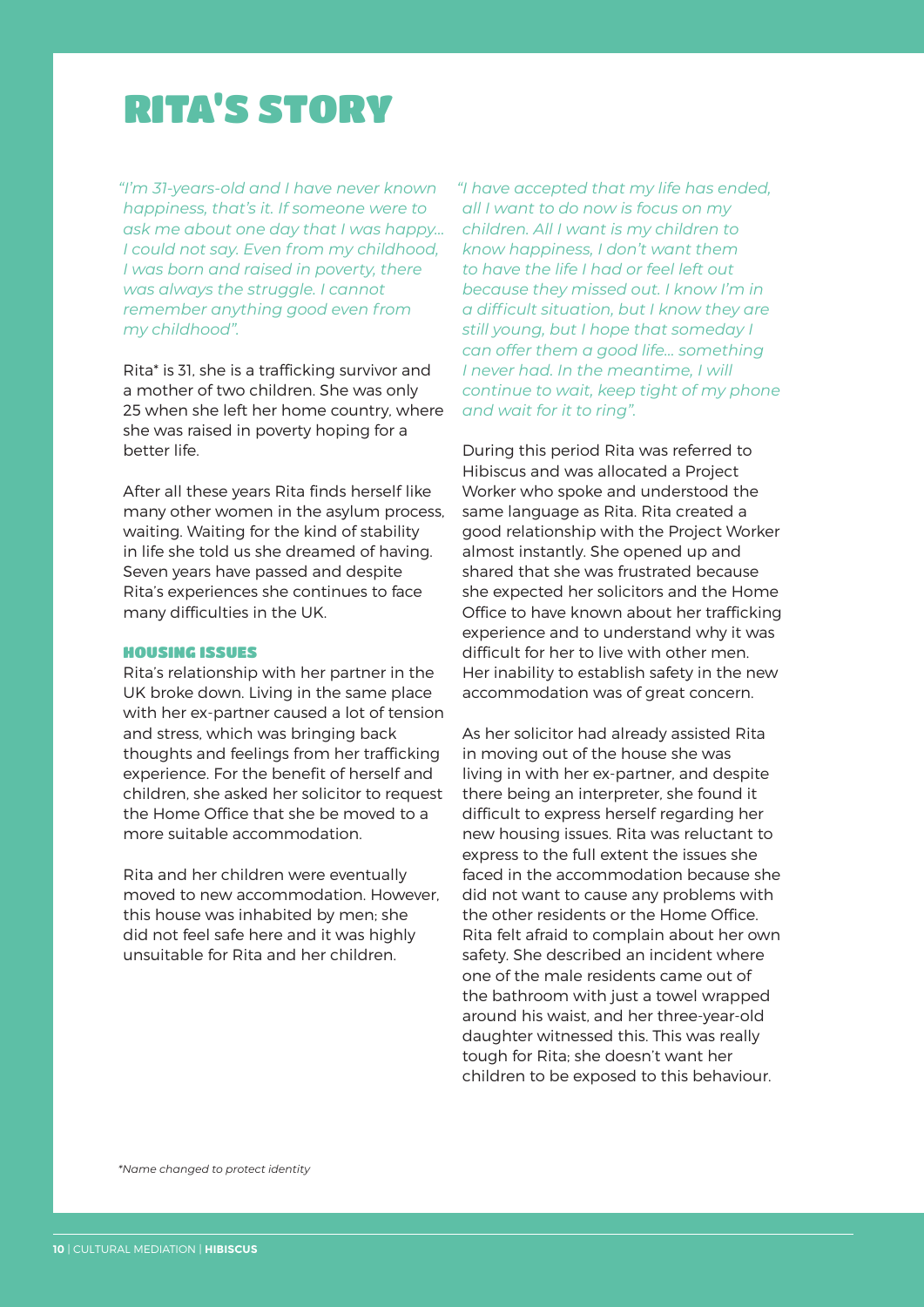*"I don't want to complain, I don't want to cause problems in the house, I have my children to think about… I do not feel safe. I'm telling you because I feel comfortable telling you, but I don't want to cause problems".*

Rita's Project Worker listened carefully to her complaints and informed Rita that she is the one who must decide to take forward the complaint however, it's important the solicitors are aware of the concerns. Rita decided to speak to her solicitor and explain the issues with the accommodation and the fear for her safety. The solicitor heard Rita's concerns and was able to constructively advise on how to proceed.

Without explicitly stating all the details, the solicitor highlighted in the complaint letter to the Home Office that Rita was afraid to complain, as she feared for her safety in the house with other men coming and going.

Shortly after, the Home Office confirmed that the client would be moved to a more suitable accommodation for women and children only.

Listening to Rita, her Project Worker was able to identify her main concerns. Moreover, the Project Worker acted as a cultural mediator by explaining to Rita that she is entitled to give instructions to her solicitor. Through cultural mediation, Hibiscus enabled Rita to feel empowered by recognising that she has control over her personal legal matters. In this context, it is fundamental that clients are aware that they have autonomy over their cases. Speaking up is extremely difficult for a survivor of trafficking, yet it can be so impactful once they do.

#### NOT UNDERSTANDING THE LEGAL LANGUAGE

Furthermore, Rita greatly benefitted from cultural mediation when it came to the complexity of the technical language used in her legal matters. Although, these matters were explained to her via an interpreter, she still requested these documents to be sent to her Project Worker at Hibiscus as she trusted her that she would explain to her in simple language.

This is an example of how the Hibiscus worker culturally mediated between the legal technical issues that were communicated to Rita in English to simple concepts in Albanian, which Rita could easily understand. It shows that Rita considers the Project Worker as supportive and as a reliable source of information.

 *"I asked her if she could send you the documents because I don't understand much legal language… I thought you would be able to explain it to me".*

Rita was more open with the project worker, who shared the same language and culture, than the solicitor and interpreter.

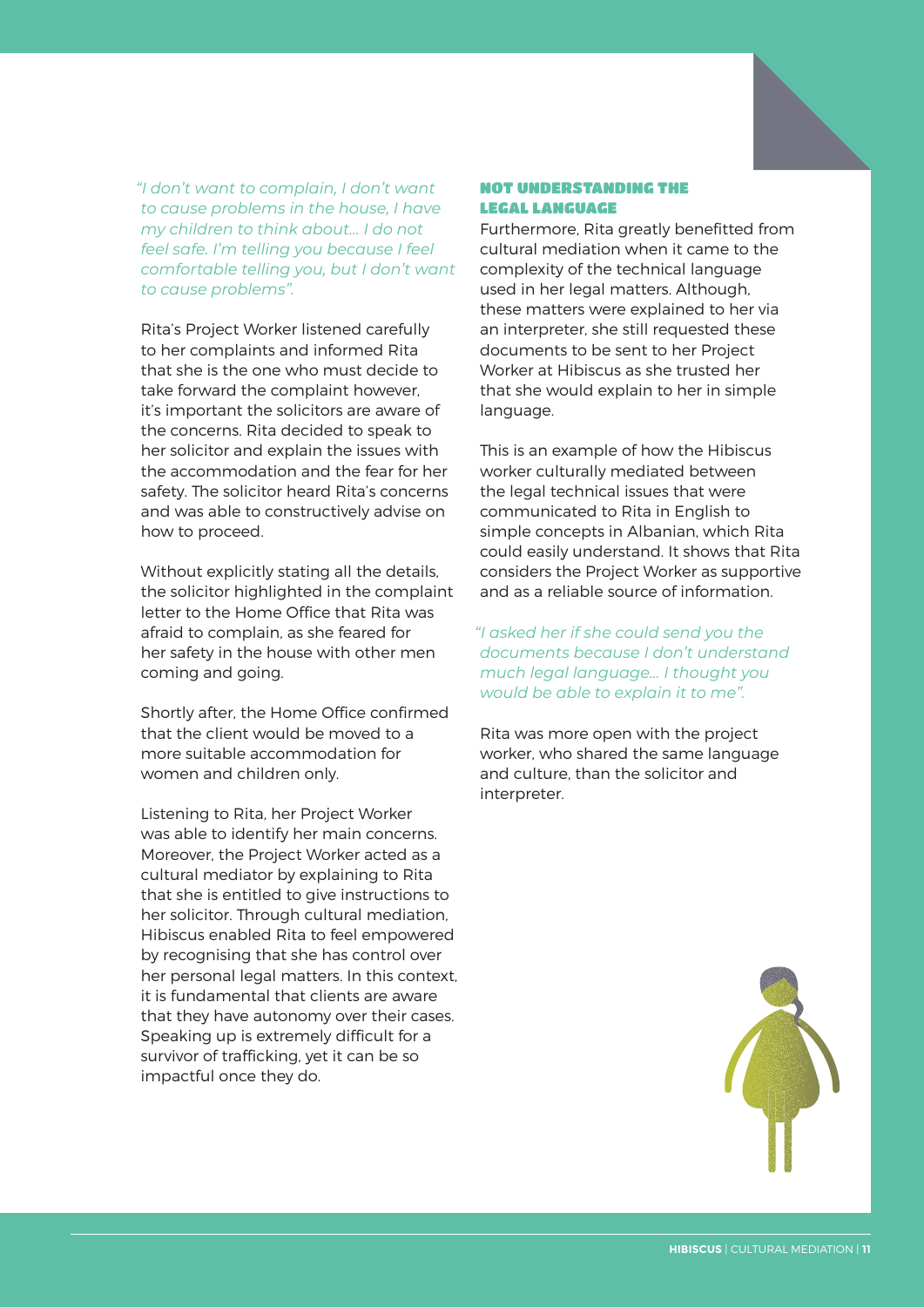### THE SURVIVOR-CENTRED APPROACH

Women who have suffered GBV face tremendous physical, emotional and social consequences. Women who experienced GBV are often defined as survivors.<sup>47</sup> Sexual assaults and the exposure to violence can lead to trauma. Trauma is defined as a deeply distressing or disturbing experience that involves severe stressors and often involves a loss or a major change. It affects every aspect of a person's functioning, stealing from the survivor a sense of control, connection, and meaning in the world.<sup>48</sup>

Hibiscus identified the possibility of using cultural mediation as a useful tool when working with survivors of GBV. Survivors often face a sense of deep loneliness related to the trauma they suffered. In order to recover from their trauma, to restore themselves and to heal, they need to be able to fully communicate their experiences of harm with those with the power to support them in their recovery journey and those who can help them obtain justice.

Survivors of trafficking are required to go through procedural steps to access the support they are entitled to receive. In the UK, once identified as a potential victim of trafficking, survivors enter a processed called the National Referral Mechanism (NRM).49 The majority of victims identified through the NRM are not British or European Union nationals.50 In order to establish whether a person is a victim of trafficking two decision are made by the Single Competent Authority (SCA), which operates as part of the Home Office.

**Stage 1:** A reasonable ground decision which establishes whether someone is a potential victim of trafficking.

**Stage 2:** A conclusive grounds decision which establishes whether there is sufficient evidence to confirm that this person is a victim of trafficking.

Once survivors receive a positive reasonable grounds decision from the NRM, confirming that there is evidence that their claim of being trafficked is valid, they are entitled to a minimum of 45 days of support in England, Wales and Northern Ireland. This is known as reflection and recovery period; a period in which victims start their recovery from their traumatic experiences whilst they await their conclusive grounds decision. Nonetheless, there have been many occasions where women are still waiting for a conclusive ground decision long after the intended 45 days, sometimes they wait for a conclusive grounds decision for years.<sup>51</sup> During this time, migrant trafficking survivors (who are often claiming asylum whilst going through the NRM) often face injustices and inequalities. They are rarely provided a place in the safe houses which they are entitled to access. Instead, asylum-seeking trafficking survivors are often housed in unsuitable and unsafe asylum accommodation, contrary to their entitlement, which may impact their recovery, and which places these women at risk of further traumatisation and of re-exploitation.<sup>52</sup>

Evidence shows that 95% of women in the NRM are migrant,<sup>53</sup> many of whom will face language and cultural barriers in the way of their access to justice. During the reflection and recovery period women are also entitled to other support in addition to safe housing.<sup>54</sup> Therefore, it is important for cultural mediation to be present in such settings to help survivors navigate the system and the entitlements which are available to them and to provide a tool to help survivors through this tough period of recovery.

<sup>47</sup>Interagency Gender-Based Violence Case Management Guidelines, 2017, p.7.

<sup>49</sup>The National referral Mechanism (NRM) is a framework for identifying and referring potential victims of modern slavery and ensuring they receive the appropriate support.<br>For more info:, https://www.gov.uk/government/pu

<sup>50</sup>Hibiscus Initiatives, Closed Doors; Inequalities and Injustices in Appropriate and Secure Housing Provision for Female Victims of Trafficking who are Seeking Asylum, 2020. 51Ibid., p10.

#### 52Ibid., p9.

53Hibiscus Initiatives, Closed Doors; Inequalities and Injustices in Appropriate and Secure Housing Provision for Female Victims of Trafficking who are Seeking Asylum, 2020, p.15. 54Salvation Army Modern Slavery Service User Leaflet

<sup>48</sup>Interagency Gender-Based Violence Case Management Guidelines, 2017, p. 19.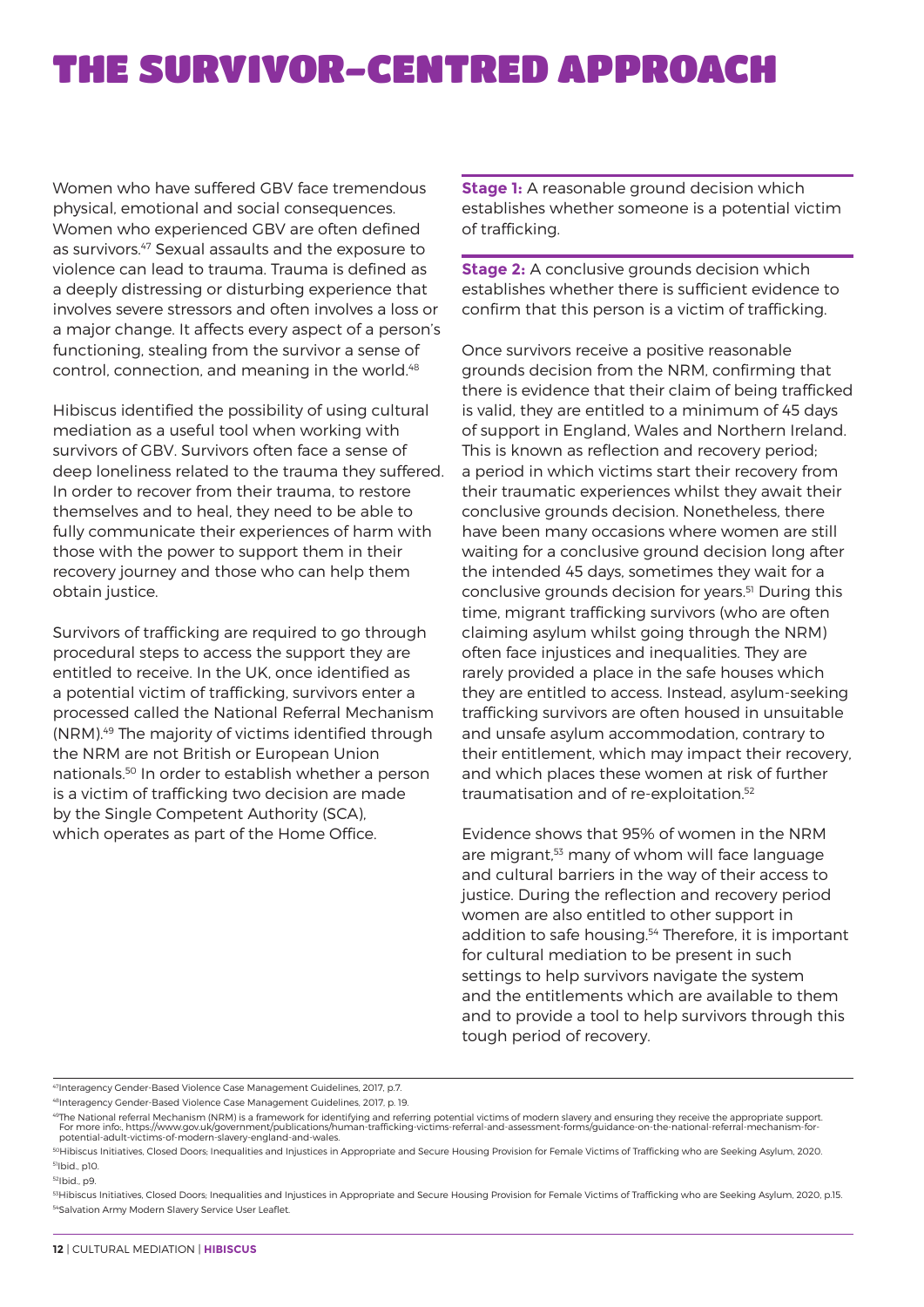Migrant women who are also GBV survivors, such as the women Hibiscus works with, face multiple challenge, including language and system barriers. In this specific situation, women usually cannot rely on a caring family nor a comfort zone, and that they are exposed to the risk of a re-traumatisation without the application of cultural mediation in their interactions with actors and systems. Ignoring a cultural misunderstanding, in fact, might lead to danger (for example, in safety planning), might cause a medical mistake, or may even have a detrimental impact on a legal outcome, such as non-disclosure for a protection claim. In addition, misunderstandings related to language can frustrate both the service provider and the client, damaging the relationship with the provider.55 Therefore, to avoid these possible risks, cultural mediation could be the right tool to offer, as it is designed to overcome language barriers and avoid miscommunication.

We define cultural mediation as bridging the gap between differences and in understanding. This requires understanding survivors' lived experiences by knowing and respecting their culture. It is about survivors being supported to use their voice, which empowers them to re-establish power over their lives.

In addition, the purpose of cultural mediation is to help build trust between survivors and institutions which they fear. Through cultural mediation, we aim to set quality standards and compassionate care for survivors of trafficking.

#### WHY USE A SURVIVOR-CENTRED APPROACH?

The survivor-centred approach follows some fundamental principles, which guarantee GBV survivors' safety, confidentiality, dignity, self-determination and non-discrimination.<sup>56</sup>

A survivor-centred approach for GBV victims validates the person's experience; it emphasises the importance of communicating to the survivor that they are trustworthy, and nobody will judge their experience or decision about what to do. It puts the individual at the centre of the helping process and aims to empower the person. It recognises that survivors have existing ways of coping and problem solving. The survivor-based approach helps to build and recognise people's inherent resilience.

To create a supportive environment in which each survivors' rights are respected and in which the person is treated with dignity and respect we need a tool like cultural mediation. We can incorporate the survivor-centred approach into cultural mediation because it promotes the idea of autonomy, understanding and of survivors being fully in charge of decisions.



<sup>55</sup>Bancroft, Allen, Green, Feuerle, Breaking Silence, Interpreting for Victim Services, A Training Manual, p. 255. <sup>56</sup>Interagency Gender-Based Violence Case Management Guidelines, 2017, p. 18.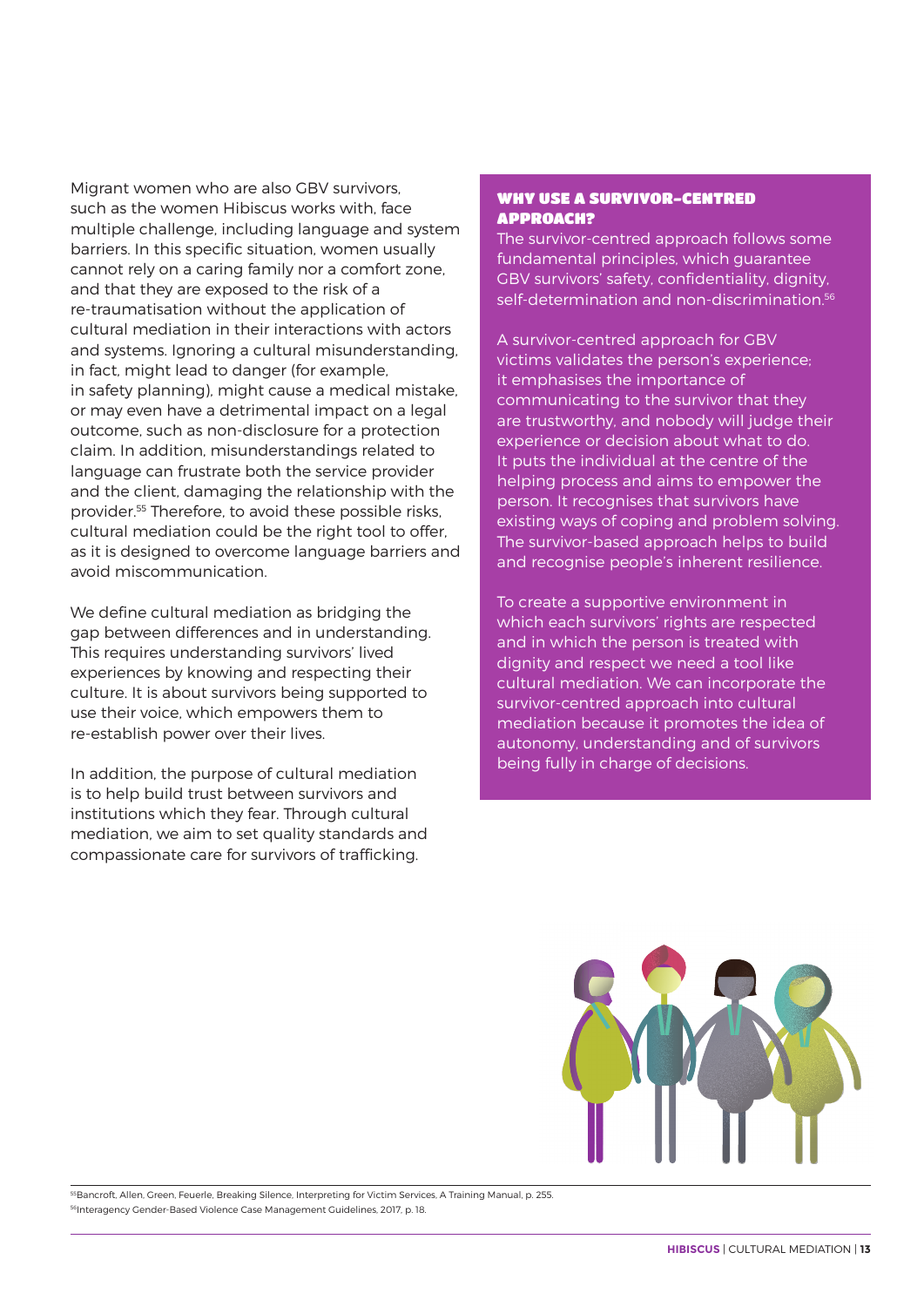#### THE IMPACT OF COVID-19 ON SURVIVORS OF GBV

The COVID-19 pandemic has affected many people around the world. One of the direct impacts of the pandemic has been the intensification of gender-based violence during this time.57 In the UK, domestic abuse charities have reported a surge in calls to helplines since the first lockdown.58 Abuse has skyrocketed as survivors have been more isolated and their access to support restricted.

The migrant women Hibiscus works with, who require language support, faced this additional barrier during this time. One of the women we supported, expressed deep frustration about not being able to help her son with his schoolwork due to language barriers, since home-schooling was introduced. Others have found it difficult to access accurate public health information and so have been confused about the different rules and restrictions and about the best ways to protect themselves and their families. Some women have expressed vaccine hesitancy. Hibiscus has supported these women by signposting them to the Government and NHS coronavirus webpages.

Providing support over the phone for survivors has proven to be extremely difficult, especially for those who struggled adapting to technology. Owing to the lack of face-to face contact, women found it difficult to navigate the system, because no one was physically there to show them how things worked. This was exceptionally difficult explaining over the phone, however, we managed to create a step by step system, ensuring women could follow instructions throughout.

These women continuously face a sense of loneliness, Hibiscus is a safe place for women to combat their struggles. Therefore, it has had a huge negative impact on them during the outbreak of the pandemic. When restrictions were eased, we were able to meet a limited number of women and provide face-to-face support which made a huge difference on women's wellbeing.

*"I truly feel different... I feel so much better".*

57UN Women, *The Shadow Pandemic: Violence against Women During COVID-19* https://www.unwomen.org/en/news/in-focus/in-focus-gender-equality-in-covid-19-response/violence-against-women-during-covid-19. 58https://www.theguardian.com/society/2020/apr/15/domestic-abuse-killings-more-than-double-amid-covid-19-lockdown.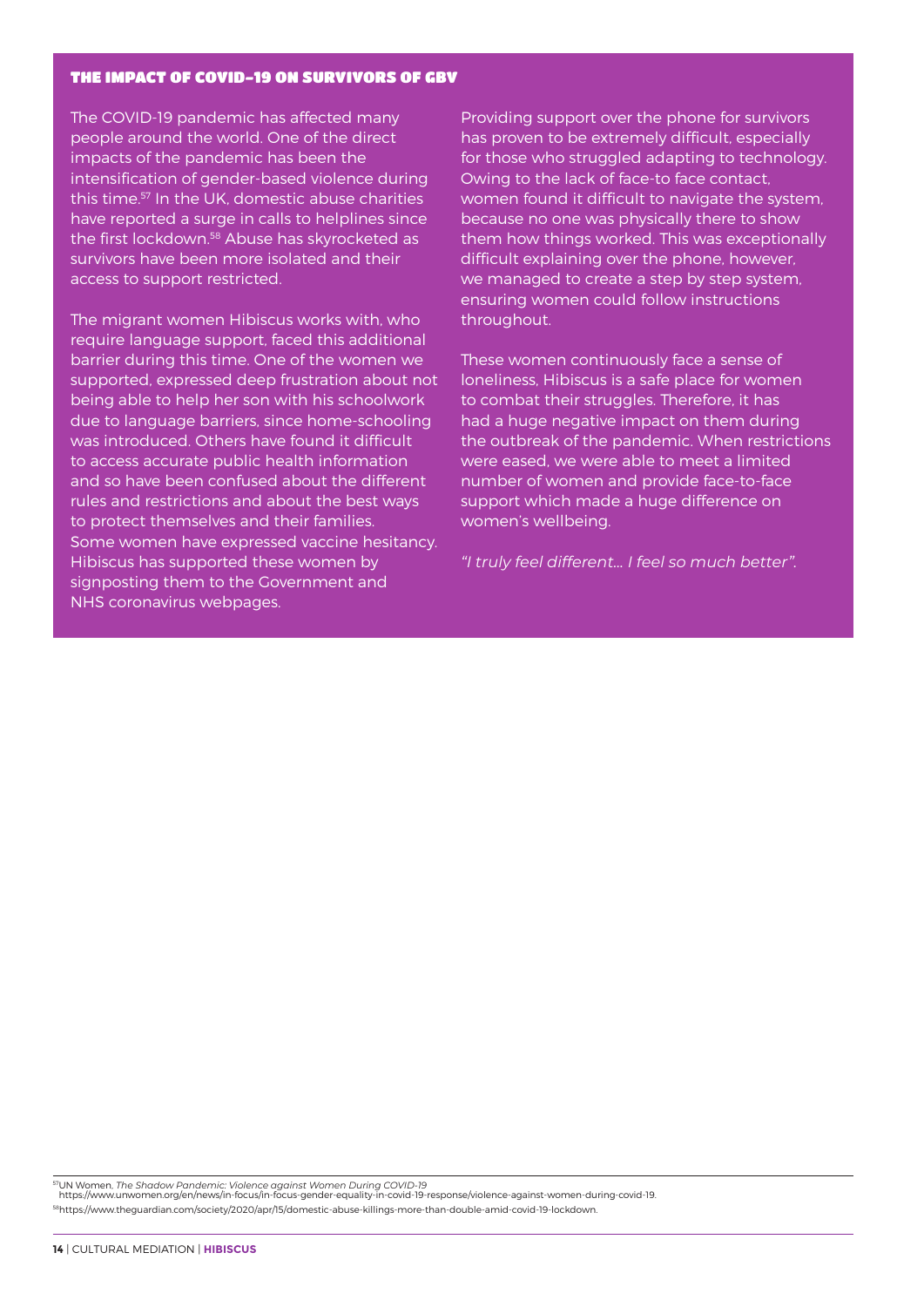### ALMA'S STORY

#### *"He just didn't understand".*

Alma\* is 33-years-old and is a survivor and mother of two. Prior to coming to the UK, Alma was forced into marriage, abused, and mistreated by a man she did not want to marry. After Alma left her hometown she was further victimised, being passed from one abuser to another, eventually being trafficked to the UK. In the UK, after a while, Alma, was granted refugee status. Although, this meant that she could access more support and rebuild her life, she was still healing from the wounds.

#### LACK OF GENDER SENSITIVITY IN INTERPRETING

As a refugee, it was still difficult for Alma. The struggles were still present despite the recognition. Alma was still facing difficulties in accessing services due to language and cultural barriers. Therefore, she was often provided an interpreter. On a specific occasion Alma was allocated a male interpreter. She explained to the male interpreter that she has an Albanian speaking Project Worker at Hibiscus who was already assisting her. The male interpreter was dismissive, abrupt, and stated that there is no need for another interpreter, and that he was there to interpret. Alma stated that she would like to speak to a female interpreter instead.

 *"I did not want to speak to him about my private life, because of my experience I find it difficult to speak to men… he then said to me what's the difference if it's a man or a woman... he just didn't understand".* 

Alma felt distressed after the meeting, she felt misunderstood, she requested her female Project Worker because she was familiar with her case and understood the language and culture.

 *"I didn't want to offend anyone, I just wanted to let them know that a woman from an organisation that speaks Albanian has offered to help me with this. A big deal was made that I requested you, by the end of it I just wanted to finalise what I had to do and not complicate the matter further and leave".*

Alma was rightfully frustrated and upset, she wanted someone she could trust to provide the language support. Although, she had a right to request this support, she still expressed a feeling of regret for requesting that her Hibiscus Project Worker interpreted instead.

It was not appropriate for Alma to be allocated a male interpreter; it is not suitable when translating for survivors of trafficking for their interpretations to be from the gender of those that had abused them. In a sensitive genderpower dynamic relationship, the client would have not felt the same if a woman familiar with her case, understood her culture and language, could have supported her instead.

After listing to Alma's concerns, the Project Worker tried to ensure that Alma is not faced with such situations again.

 *"Previously I was missing this kind of support and finally I got it from you, and I will never forget that".* 



*\*Name changed to protect identity*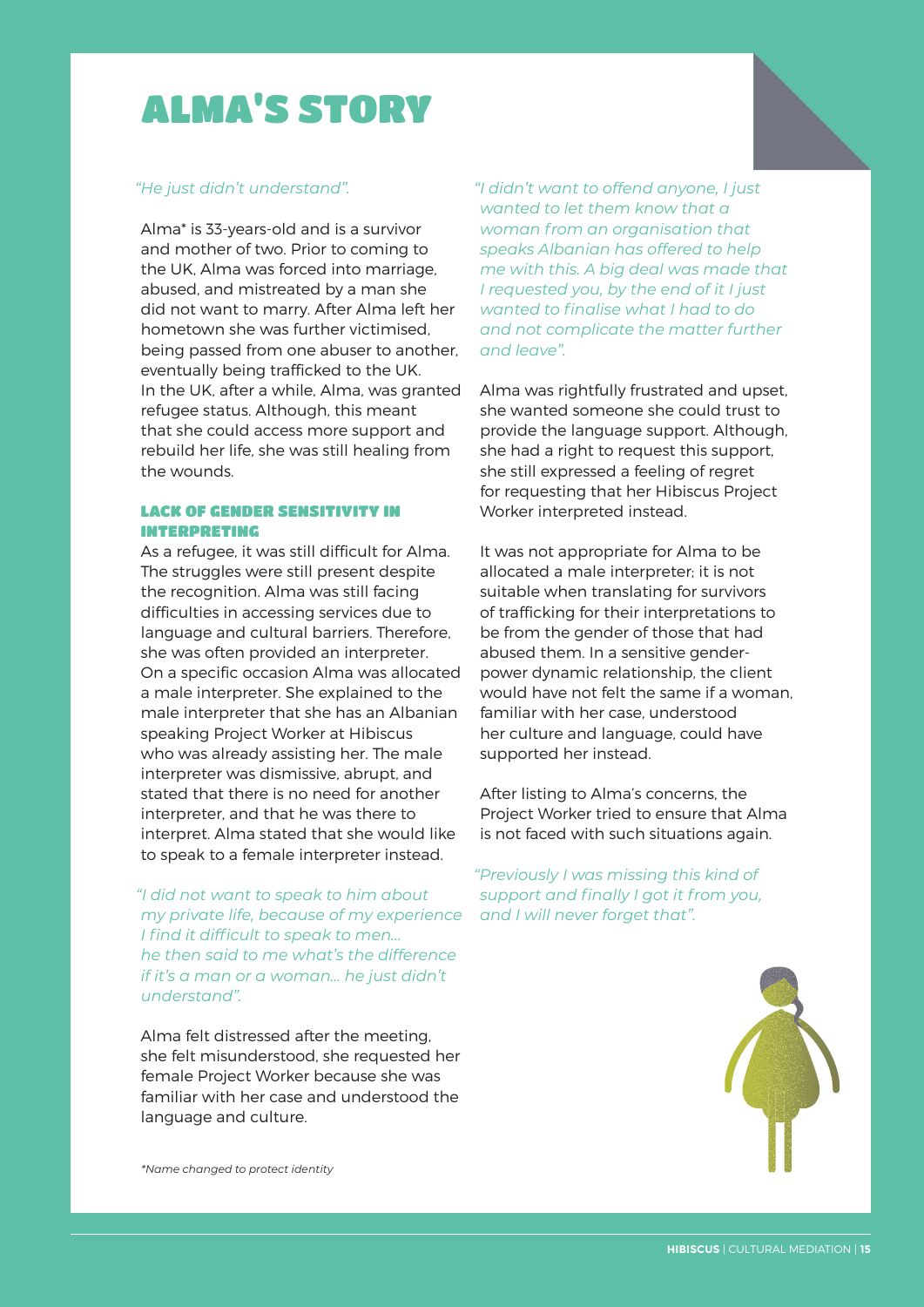### ELIRA'S STORY

#### *"No one helped me".*

Elira\*, 28-year-old, is a survivor of trafficking and mother of five-year-old boy. She told Hibiscus that she was raised in a household where being a woman meant education and work was not an option for her. Despite wanting to work and to do something with her life, Elira was deprived from this right.

Elira was trafficked to the UK, with her then four-year-old son. They are both traumatised from that journey. Fortunately, in the UK they managed to escape their traffickers and seek help at a police station.

After seeking help, Elira thought she would be safe and would receive the help she needed. She was not aware of the barriers and difficulties she would have to overcome in a new country, with different rules and regulations, and a different language and culture, a completely different system to the one she was bought up in.

Her experience at the police stations caused much distress. Elira was interviewed for a few hours and was asked to sign a document with regards to the trafficking element of her experience but at the time she was not entirely sure or understood the purpose of this document. She expressed that during this interview she was in a lot of pain; she could hardly keep her head up because of stomach pains.

Following from this, Elira and her son were sent to a hostel and they started being supported by the local authority. Elira describes this experience, as the most difficult time for her and her son. They were surrounded by people with mental health problems, alcohol and drug abuse, people shouting and constant noises in the building.

#### *"I saw all sort of things that you can't imagine, my son saw this".*

The conditions and unsuitability of this place had a huge impact on her and her son's wellbeing; he now requires counselling.

Elira was moved from this hostel and soon after was referred to Hibiscus. where she was allocated an Albanian speaking Project Worker. It was clear that Elira had suffered immense trauma, she was extremely reluctant to talk about her experience. She was very withdrawn and quiet. Nevertheless, the Project Worker built a relationship of trust with Elira, from that moment she opened up about her experience in the hostel and with the police.

Elira also mentioned she had been trafficked, the Project Worker asked if she has been referred into the National Referral Mechanism (NRM). Elira did not understand this question.

#### *"I remember they asked me so sign something about trafficking, but I never heard back from anyone".*

*"No one helped with anything… there were these ladies at the hostel I was staying they gave me a number to contact a lawyer… this was a couple months later after I met the police".*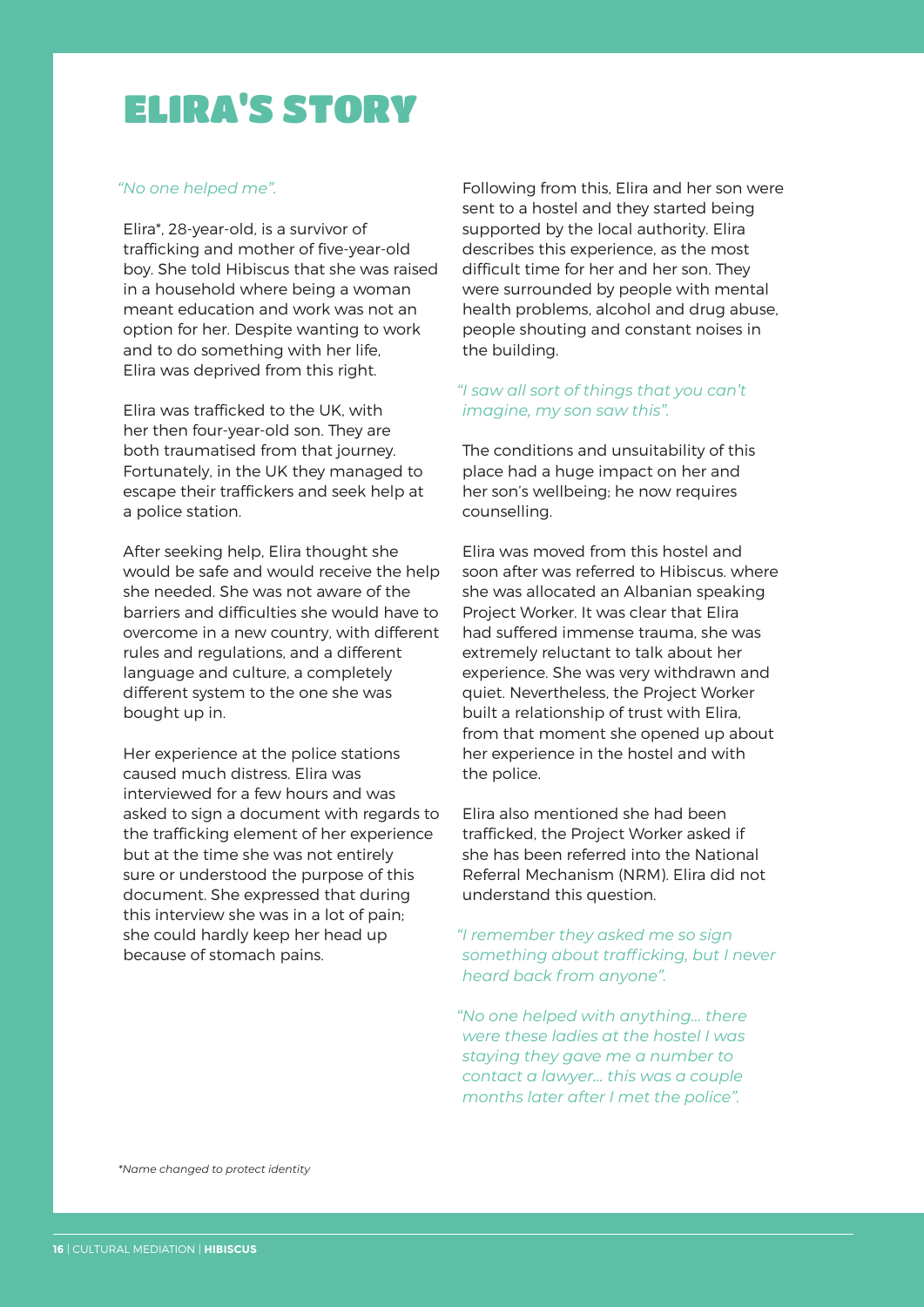The Project Worker took the time to explain to Elira the NRM process and the support she would receive. The First Responders were contacted and Elira was able to receive the extra financial support as well as further support specifically aimed at survivors of trafficking, to help survivors recover from their experience. It appeared that Elira had missed out on the support she was entitled to for over a year.

This was simply because she did not understand the system and was not aware of her legal rights in the UK and what she is entitled to as a trafficking survivor. This was extremely concerning due to her vulnerabilities as a survivor of trafficking, with a young son. She was supposed to receive the appropriate support immediately after she disclosed her trafficking experience. This is important because she could have started her journey towards recovery a year earlier.

As a potential trafficking survivor, under law, she was entitled to safe house accommodation to keep her safe from the risk of re-exploitation. However, she was instead sent to unsuitable accommodation with her son because she was not aware of her rights due to the language and cultural barriers. If Elira was fully aware of the NRM process and the support she would be able to receive, she would have been more proactive in ensuring that her matter was being dealt with by the NRM.

Acting as a cultural mediator, Hibiscus' Project Worker centred Elira's experience of trafficking, understood and applied the social norms that impacted her worldview in her work on her case.

By explaining to Elira what she is entitled to and contacting the relevant services to secure the support, Hibiscus was able to positively impact Elira's journey towards recovery.

The change in her mood was noticeable straight way after receiving further support. She showed this also by engaging in Hibiscus' English to Speakers of Other Languages (ESOL) classes and was eager to join Hibiscus activities sessions.

We could visualise, a scenario where Elira was offered cultural mediation when she first encountered the police, she and her son would not have had to suffer as they did, and she would have had a better chance at being further down the road to recovery. This shows that cultural mediation is a tool that could be provided to improve early intervention, especially when working with vulnerable survivors who do not understand the system and have suffered gender-based violence.

*"I started leaving the house more and speaking to my son about the opportunities he has and that he will be able to achieve a lot, because that was something that I could never do".*

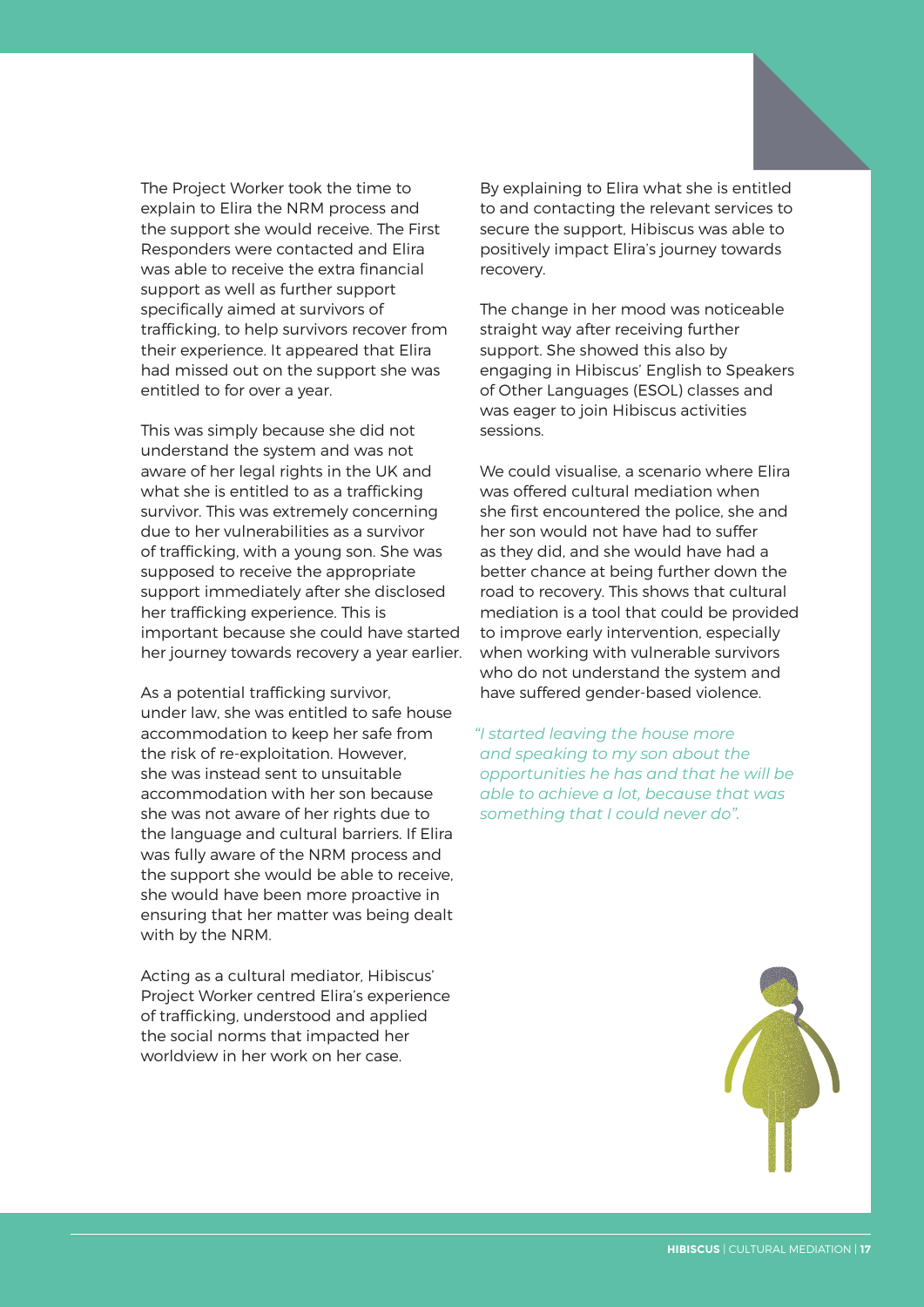#### CULTURAL MEDIATION AND GENDER SENSITIVITY

Reading these cases with a gender lens, it is clear that all of them required extra support other than an interpreter to overcome the encountered difficulties. They needed an intervention of cultural mediation to start to feel empowered and to heal. Through cultural mediation, emphasis is placed on supporting a survivor to re-establish power and control over their life.

We established that the overarching purpose of cultural mediation is about providing a smooth transition of services, by considering the cultural differences and lived experiences of each individual. However, in the context of GBV survivors, cultural mediation promotes so much more, something so important to women who have had to fight battles, live in social isolation, and experience something unimaginable. It gives space for women's voices to be heard. It builds trust.

**The evidence from survivors suggests that women who have experienced violence want the following from a service provider:**

- **•** attentive listening;
- **•** sensitive non-judgemental enquiry into their needs;
- **•** validation of their disclosure;
- **•** enhancement of safety for themselves and their children; and
- **•** the provision of support and assistance in accessing resources.59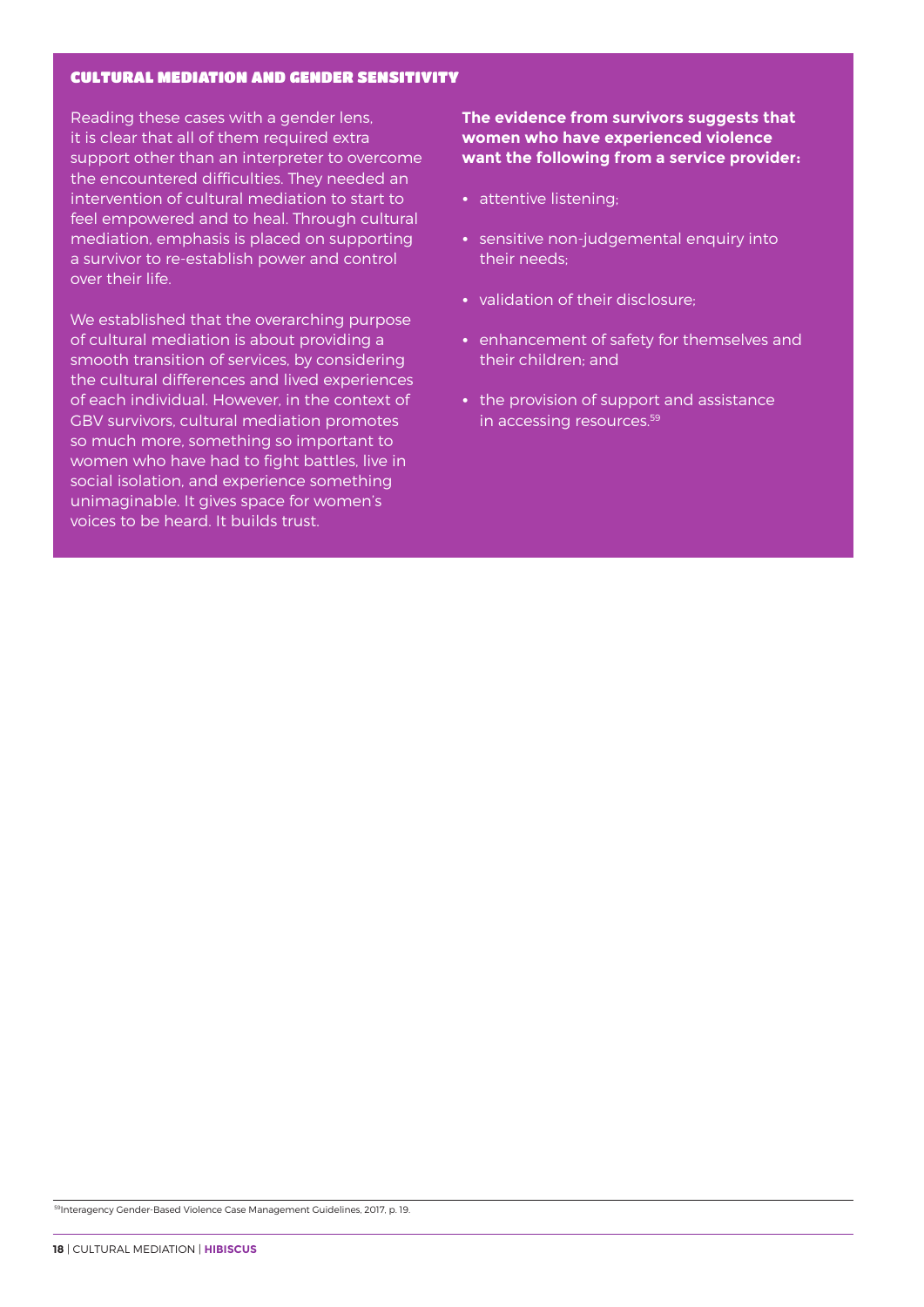### FINDINGS

We have seen that cultural mediation can be applied in healthcare, education, public services, rehabilitation centres, and at immigration office to facilitate better understanding with migrant communities. Hibiscus' focus lies within the needs of migrant survivors of GBV, in creating a holistic approach emphasising the survivors' needs based on their lived experience. We found during the course of this research that cultural mediation can be successfully applied with this community to increase understanding of the systems they are in, improve communication between survivors and their support structures, and in achieving better outcomes for these women.

The case studies included in this report depict specific examples of cultural mediation and how it enabled women to make their voice heard by speaking about their struggles and demanding their rights.

#### **For survivors of GBV, we found that:**

- **•** Women require more than just an interpreter to help them navigate the systems they find themselves in;
- **•** Cultural mediation could be used as a tool to help navigate the system, creating space for better understanding and integration; and
- **•** By using a survivor-centred approach we can do more than just help women access services. We can help women heal, gain independence, and re-establish power and control over their lives.

#### **We identified that to develop the role of a cultural mediator it requires the following competencies:**

- **•** Cross-cultural awareness;
- **•** Understanding issues migrant communities experience;
- **•** Understanding of the system the cultural mediator is helping navigate through, i.e. immigration, criminal justice, health care provider etc. As well as understanding of the entitlements of the person they are supporting; Clearly identify the needs of the person supported and centre their needs; and
- **•** Understanding of tools and pathways to develop agency and empower the person supported.

#### **To demonstrate these competencies, it is important to follow these basic steps when working with female trafficking survivors through cultural mediation:**

**Step 1: Create a safe space.** Explain to the women exactly who you are, what you do as an organisation, highlight the support available, and the help you can provide.

**Step 2: Listen to women's needs.** This is of utmost importance, listening to challenges they are faced with, will allow you to better understand the kind of support they need i.e. medical, legal, psychological, protection services, educational, or work related etc.

**Step 3: Apply a non-judgemental lens.** In some cases, survivors of GBV, may feel judged therefore, it is important that you have the ability to communicate without judgement. Self-awareness is important as a cultural mediator, considering cultural, social norms and religious beliefs will allow you to better understand women's lived experiences.

**Step 4: Build trust.** Building trust takes some time, however, by following the steps above, trust will be earned. Informing women that this is a confidential space is key. Most importantly, validating experiences provides survivors with the space to talk about their experience and creates a trustworthy but professional relationship.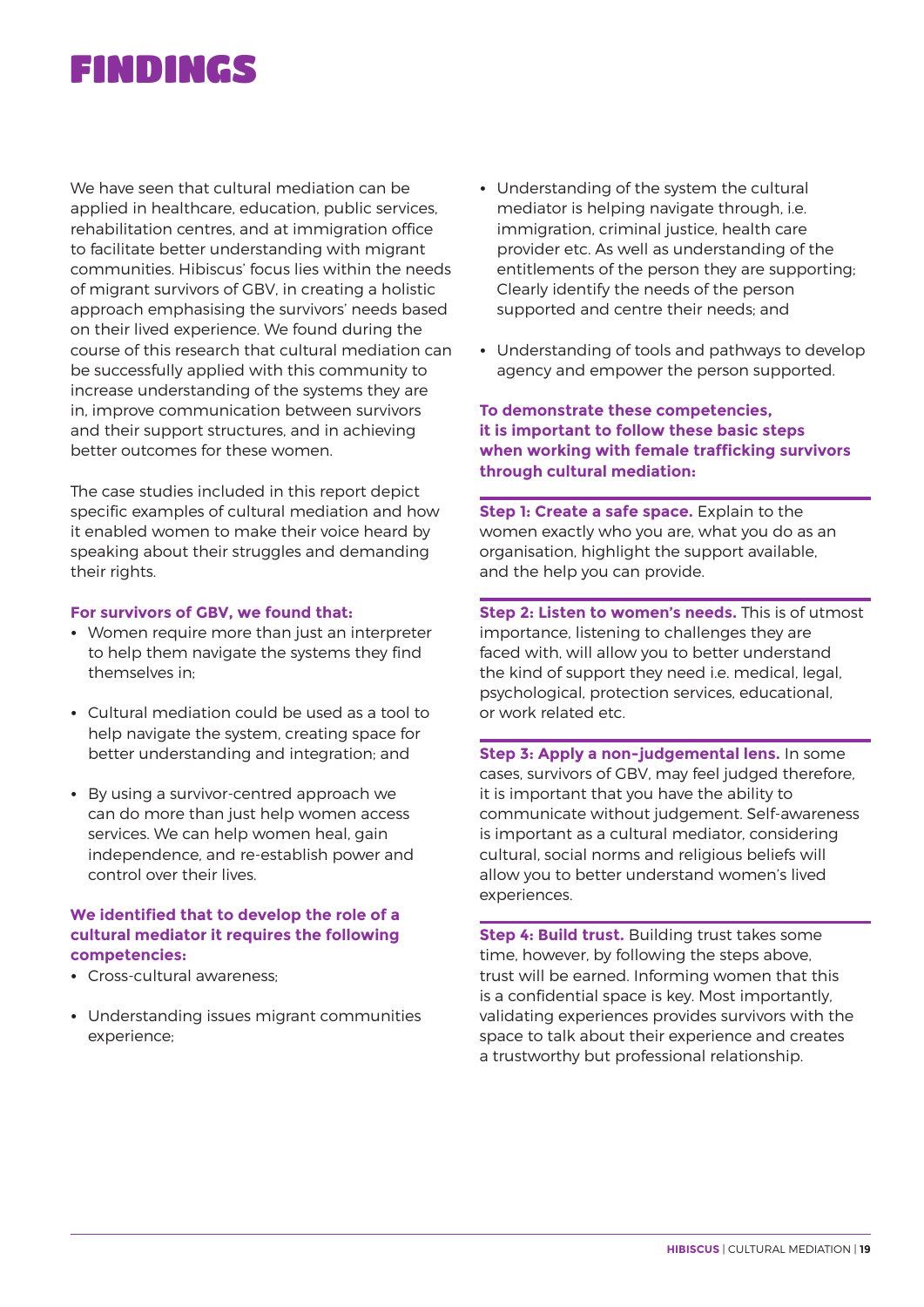### RECOMMENDATIONS

The introduction of cultural mediation, even on a small scale has proved successful and has attracted further interest. As we have seen cultural mediation provides a holistic approach to interpretation. It is about creating understanding between cultures, being an advocate, whilst also empowering survivors to make their voice heard.

The significance of cultural mediation as a technique is that it could be used in various settings. However, for the purpose of this reports we have targeted these recommendations at statutory and non-statutory bodies working with migrant women, specifically those who have suffered trauma and GBV.



**Improve understanding and communication between survivors of GBV and statutory and non-statutory bodies by adopting cultural mediation as a primary approach to working with this community.**

The report has identified and highlighted gaps in communication between survivors and services. In order to bridge these gaps, cultural mediation must be provided at the forefront of relevant services and institutions, such as immigration removal centres, police stations, healthcare services, local authorities etc. This would lead to better understanding of situations and would build trust between survivors and agencies. This could be used as a tool for early intervention, by ensuring that survivors are being heard and understood, and that they are aware of their rights as well as informed of how to access support from other services. As a result, these institutions will be better informed about the support that survivors require, and the relevant support routes will be identified earlier on. Adopting cultural mediation is a tool which addresses the need to be able to understand and be understood, outlined in the Government's Response to the 2020 Consultation 'Improving the Victims' Code'.



**Ensure those working with GBV survivors are also trained in and apply trauma-informed and survivor-centred approaches.**

Taking a trauma-informed and survivorcentred approach means speaking to survivors, supporting them to recognise and voice the issues they faced in relation to their experience of GBV. It includes informing and signposting them to organisations or services that are equipped to provide help or support — including financial, social, psychological or legal support. By taking a cultural mediation approach to support, and by recognising how trauma and abuse interacts in the experiences of survivors, it is possible to work with survivors to help them to identify their experiences of abuse, to explain the support they can receive, and to work together towards recovery.



**Improve knowledge and good practice in working with survivors of GBV within service providers.**

It is important that cultural mediation is recognised and understood on a larger scale. By sharing and emphasising the benefits of it with organisations and bodies working with migrants and trafficking survivors. The steps taken after the initial contact with survivors are key. The aim is to build trust, therefore providing adequate information at this point and making sure the cultural mediator maps out the survivor's need and guides them to relevant services. This could include allocating a cultural mediator to GBV survivors with language needs for at least one year, to ensure smooth communication and to facilitate understanding of the systems, culture and language within the UK. This will promote capacity building of existing service providers and fill the gaps in communication.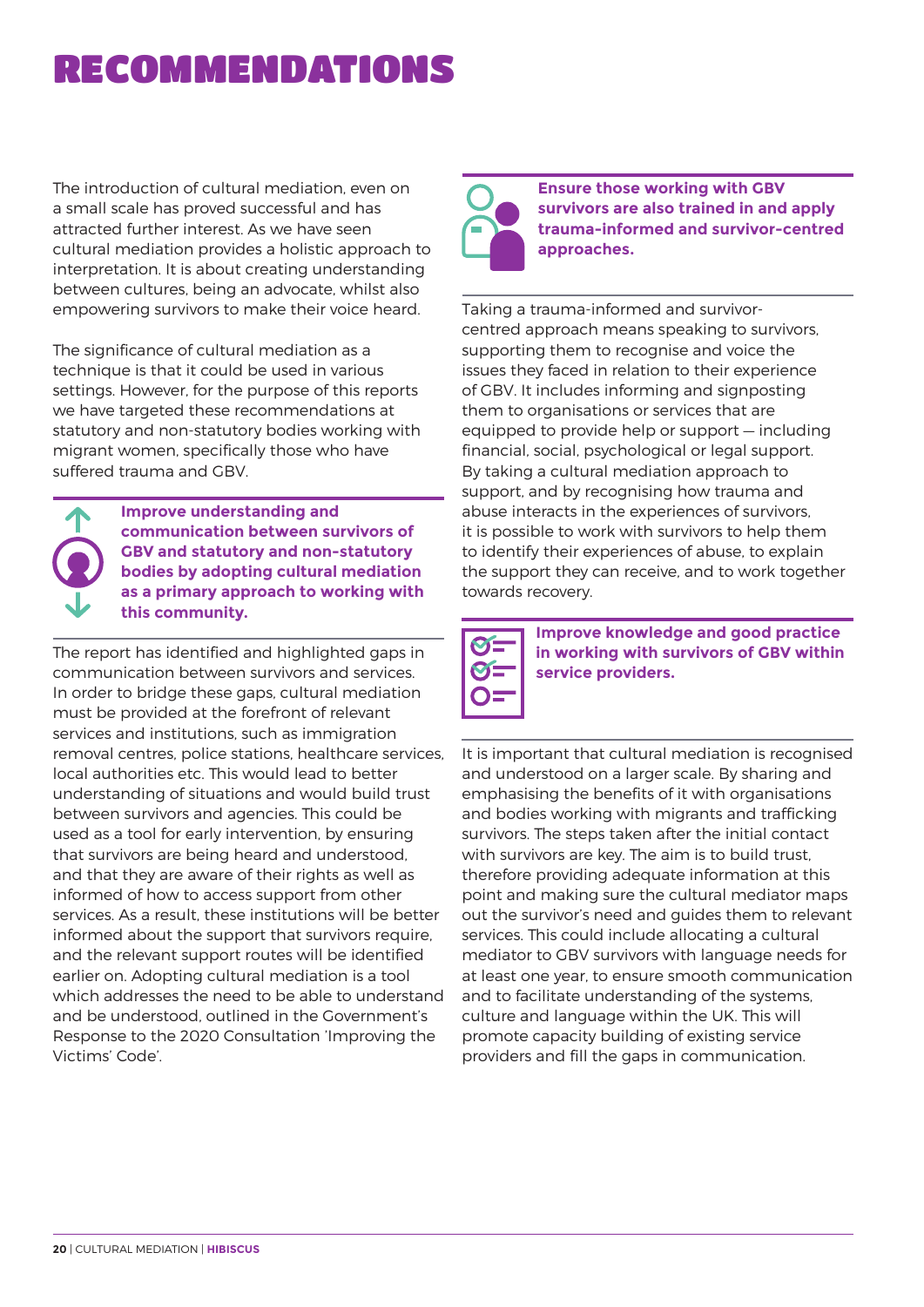### NEXT STEPS

01. **Hibiscus will continue to** 

**promote cultural mediation as a tool to enable survivors of GBV to better understand the systems they find themselves in and to be better understood by those working with them on their journey towards recovery and justice.** 



**training package and toolkit for statutory and non-statutory bodies to support the wider adoption of cultural mediation as an approach to working with survivors of GBV with language needs, and with the migrant population more widely.** 

## 03.

**We will partner with those with lived experience of GBV to train them in cultural mediation techniques and will work with them to advocate for the adoption of cultural mediation as a tool for working with their communities through influencing activates targeted at changes to legislation, policy, and practice.** 

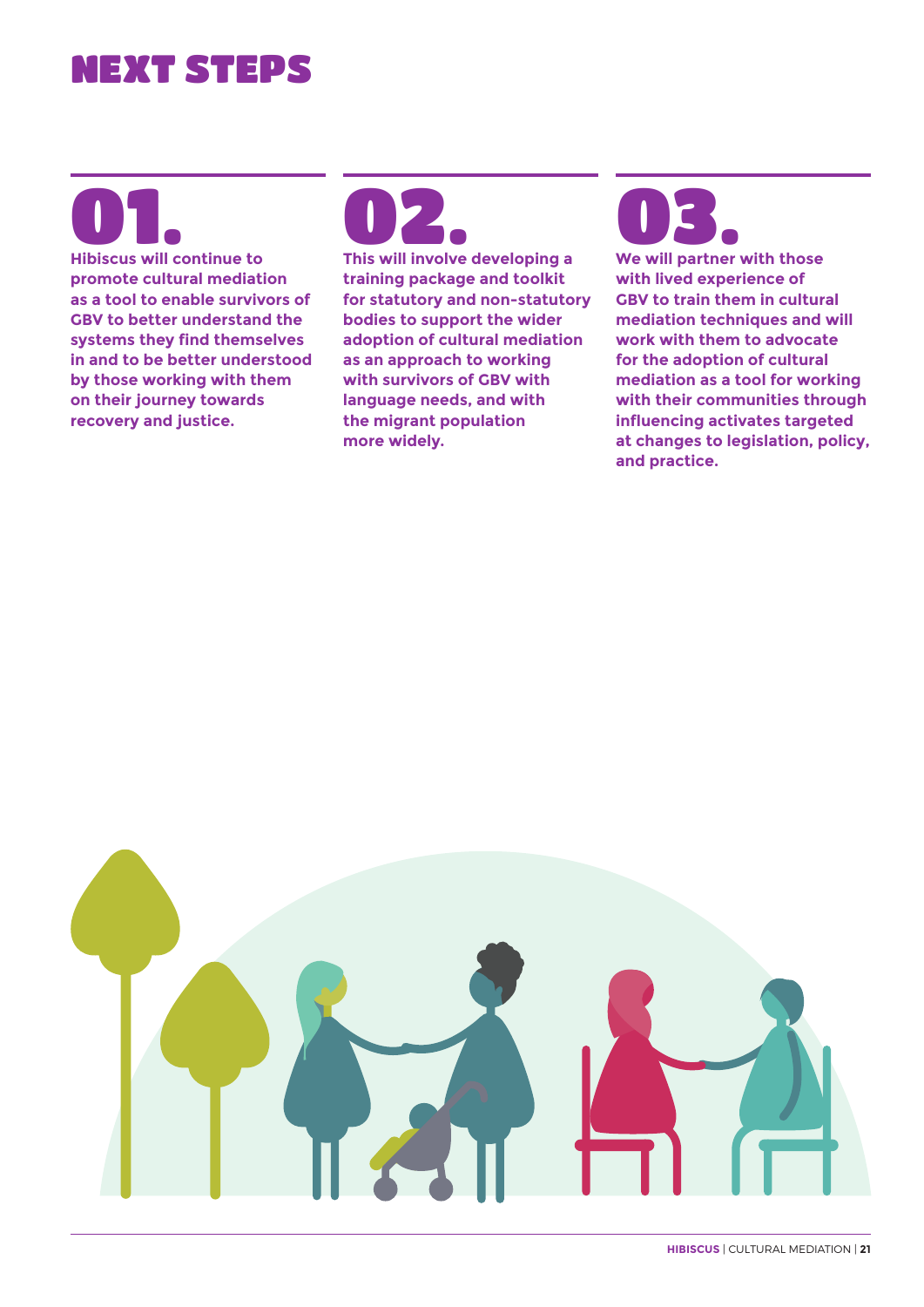### BIBLIOGRAPHY

Bancroft, M A., Allen, K., Green, C E., and Feuerle, L M. (2016) *Breaking Silence — Interpreting for Victims Services: A Training Manual*

Cartarci, M. (2016) Intercultural Mediation as a Strategy to Facilitate Relations between the School and Immigrant Families. *Revista Electronica Interuniversitaria de Formacion del Profesorado*, 19(1), pp. 127–140

Council of Europe. (2020) *Linguistic and Cultural Mediation*. Available at: [https://www.coe.int/](https://www.coe.int/en/web/lang-migrants/linguistic-and-cultural-mediation) [en/web/lang-migrants/linguistic-and-cultural](https://www.coe.int/en/web/lang-migrants/linguistic-and-cultural-mediation)[mediation](https://www.coe.int/en/web/lang-migrants/linguistic-and-cultural-mediation)

European Resettlement Network + Other Legal Pathways. (2016) *Cultural Mediation and Volunteering to Assist Refugee Arrivals*, Discussion paper, Milan 23–26. Available at [http://](http://resettlement.eu/sites/icmc.tttp.eu/files/Cultural%20Mediation%20Discussion%20paper.pdf) [resettlement.eu/sites/icmc.tttp.eu/files/Cultural%20](http://resettlement.eu/sites/icmc.tttp.eu/files/Cultural%20Mediation%20Discussion%20paper.pdf) [Mediation%20Discussion%20paper.pdf](http://resettlement.eu/sites/icmc.tttp.eu/files/Cultural%20Mediation%20Discussion%20paper.pdf)

Giordano, C. (2008) *Practices of Translation and the Making of Migrant Subjectivities in Contemporary Italy*. American Ethnologist, Volume 35, Issue 4 pp.588–606

Grierson, J. (2020) *Domestic Abuse Killings 'More than Double' Amid Covid-19 Lockdown*, The Guardian. Available at: [https://www.theguardian.](https://www.theguardian.com/society/2020/apr/15/domestic-abuse-killings-more-than-double-amid-covid-19-lockdown) [com/society/2020/apr/15/domestic-abuse-killings](https://www.theguardian.com/society/2020/apr/15/domestic-abuse-killings-more-than-double-amid-covid-19-lockdown)[more-than-double-amid-covid-19-lockdown](https://www.theguardian.com/society/2020/apr/15/domestic-abuse-killings-more-than-double-amid-covid-19-lockdown)

Hibiscus Initiatives. (2020) *Closed Doors: Inequalities and Injustices in Appropriate and Secure Housing Provision for Female Victims of Trafficking who are Seeking Asylum*

Home Office. (2020) *The National Referral Mechanism (NRM) Guidance*. Available at: [https://www.gov.uk/government/publications/](https://www.gov.uk/government/publications/human-trafficking-victims-referral-and-assessment-forms/guidance-on-the-national-referral-mechanism-for-potential-adult-victims-of-modern-slavery-england-and-wales) [human-trafficking-victims-referral-and-assessment](https://www.gov.uk/government/publications/human-trafficking-victims-referral-and-assessment-forms/guidance-on-the-national-referral-mechanism-for-potential-adult-victims-of-modern-slavery-england-and-wales)[forms/guidance-on-the-national-referral](https://www.gov.uk/government/publications/human-trafficking-victims-referral-and-assessment-forms/guidance-on-the-national-referral-mechanism-for-potential-adult-victims-of-modern-slavery-england-and-wales)[mechanism-for-potential-adult-victims-of-modern](https://www.gov.uk/government/publications/human-trafficking-victims-referral-and-assessment-forms/guidance-on-the-national-referral-mechanism-for-potential-adult-victims-of-modern-slavery-england-and-wales)[slavery-england-and-wales](https://www.gov.uk/government/publications/human-trafficking-victims-referral-and-assessment-forms/guidance-on-the-national-referral-mechanism-for-potential-adult-victims-of-modern-slavery-england-and-wales)

IMISCOE. (2011). *Standing Committee 'The Multilevel Governance Of Migration And Integration Policy'*. [online] IMISCOE 8th Annual Conference Warsaw. Available at: [https://www.iriv.](https://www.iriv.net/pdf/2011-Imiscoe-%20Warsaw.pdf) [net/pdf/2011-Imiscoe-%20Warsaw.pdf](https://www.iriv.net/pdf/2011-Imiscoe-%20Warsaw.pdf)

Interagency Gender-Based Violence Case Management Guidelines. (2017) First edition. Available at: [https://reliefweb.int/report/world/](https://reliefweb.int/report/world/interagency-gender-based-violence-case-management-guidelines) [interagency-gender-based-violence-case](https://reliefweb.int/report/world/interagency-gender-based-violence-case-management-guidelines)[management-guidelines](https://reliefweb.int/report/world/interagency-gender-based-violence-case-management-guidelines)

International Rescue Committee. (2018) *Core Concepts in GBV*. Available at: [https://](https://gbvresponders.org/wp-content/uploads/2015/07/Core-Concepts-Facilitator-Manual.pdf) [gbvresponders.org/wp-content/uploads/2015/07/](https://gbvresponders.org/wp-content/uploads/2015/07/Core-Concepts-Facilitator-Manual.pdf) [Core-Concepts-Facilitator-Manual.pdf](https://gbvresponders.org/wp-content/uploads/2015/07/Core-Concepts-Facilitator-Manual.pdf)

Ministry of Justice. (2020). *The Government Response to the 2020 Consultation: 'Improving the Victims' Code'*. Available at: [https://assets.](https://assets.publishing.service.gov.uk/government/uploads/system/uploads/attachment_data/file/936059/improving-victims-code-consultation-govt-response.pdf) [publishing.service.gov.uk/government/uploads/](https://assets.publishing.service.gov.uk/government/uploads/system/uploads/attachment_data/file/936059/improving-victims-code-consultation-govt-response.pdf) [system/uploads/attachment\\_data/file/936059/](https://assets.publishing.service.gov.uk/government/uploads/system/uploads/attachment_data/file/936059/improving-victims-code-consultation-govt-response.pdf) [improving-victims-code-consultation-govt](https://assets.publishing.service.gov.uk/government/uploads/system/uploads/attachment_data/file/936059/improving-victims-code-consultation-govt-response.pdf)[response.pdf](https://assets.publishing.service.gov.uk/government/uploads/system/uploads/attachment_data/file/936059/improving-victims-code-consultation-govt-response.pdf)

Research Report on Intercultural Mediation for Immigrants in Europe — Intellectual Output No 1, Erasmus+ TIME, (2015, 2016) Available at: [http://www.mediation-time.eu/images/TIME\\_O1\\_](http://www.mediation-time.eu/images/TIME_O1_Research_Report_v.2016.pdf) [Research\\_Report\\_v.2016.pdf](http://www.mediation-time.eu/images/TIME_O1_Research_Report_v.2016.pdf)

Salvation Army Modern Slavery Service User Leaflet. (2021) Available at: [https://www.salvationarmy.org.](https://www.salvationarmy.org.uk/modern-slavery/new-victim-care-contract) [uk/modern-slavery/new-victim-care-contract](https://www.salvationarmy.org.uk/modern-slavery/new-victim-care-contract)

Translation without Borders. (2017) *Field Guide to humanitarian Interpreting & Cultural Mediation*. Available at: [https://translatorswithoutborders.org/](https://translatorswithoutborders.org/field-guide-humanitarian-interpreting-cultural-mediation) [field-guide-humanitarian-interpreting-cultural](https://translatorswithoutborders.org/field-guide-humanitarian-interpreting-cultural-mediation)[mediation](https://translatorswithoutborders.org/field-guide-humanitarian-interpreting-cultural-mediation)

UN Women, *The Shadow Pandemic: Violence against Women During COVID-19*. Available at: [https://www.unwomen.org/en/news/in-focus/](https://www.unwomen.org/en/news/in-focus/in-focus-gender-equality-in-covid-19-response/violence-agai) [in-focus-gender-equality-in-covid-19-response/](https://www.unwomen.org/en/news/in-focus/in-focus-gender-equality-in-covid-19-response/violence-agai) [violence-against-women-during-covid-19](https://www.unwomen.org/en/news/in-focus/in-focus-gender-equality-in-covid-19-response/violence-agai)

UNICEF Helpdesk. (2018) *Gender-Based Violence in Emergencies* — Working with Mediators and Translators. Available at: [https://www.sddirect.org.](https://www.sddirect.org.uk/media/1562/unicef-helpdesk-rapid-programme-support-translators-v2.pdf) [uk/media/1562/unicef-helpdesk-rapid-programme](https://www.sddirect.org.uk/media/1562/unicef-helpdesk-rapid-programme-support-translators-v2.pdf)[support-translators-v2.pdf](https://www.sddirect.org.uk/media/1562/unicef-helpdesk-rapid-programme-support-translators-v2.pdf)

Wang, C. (2017) I*nterpreters = Cultural Mediators?*, TranslatoLogica: a Journal of Translation, Language, and Literature, 1 p. 93–114. University of Westminster, UK